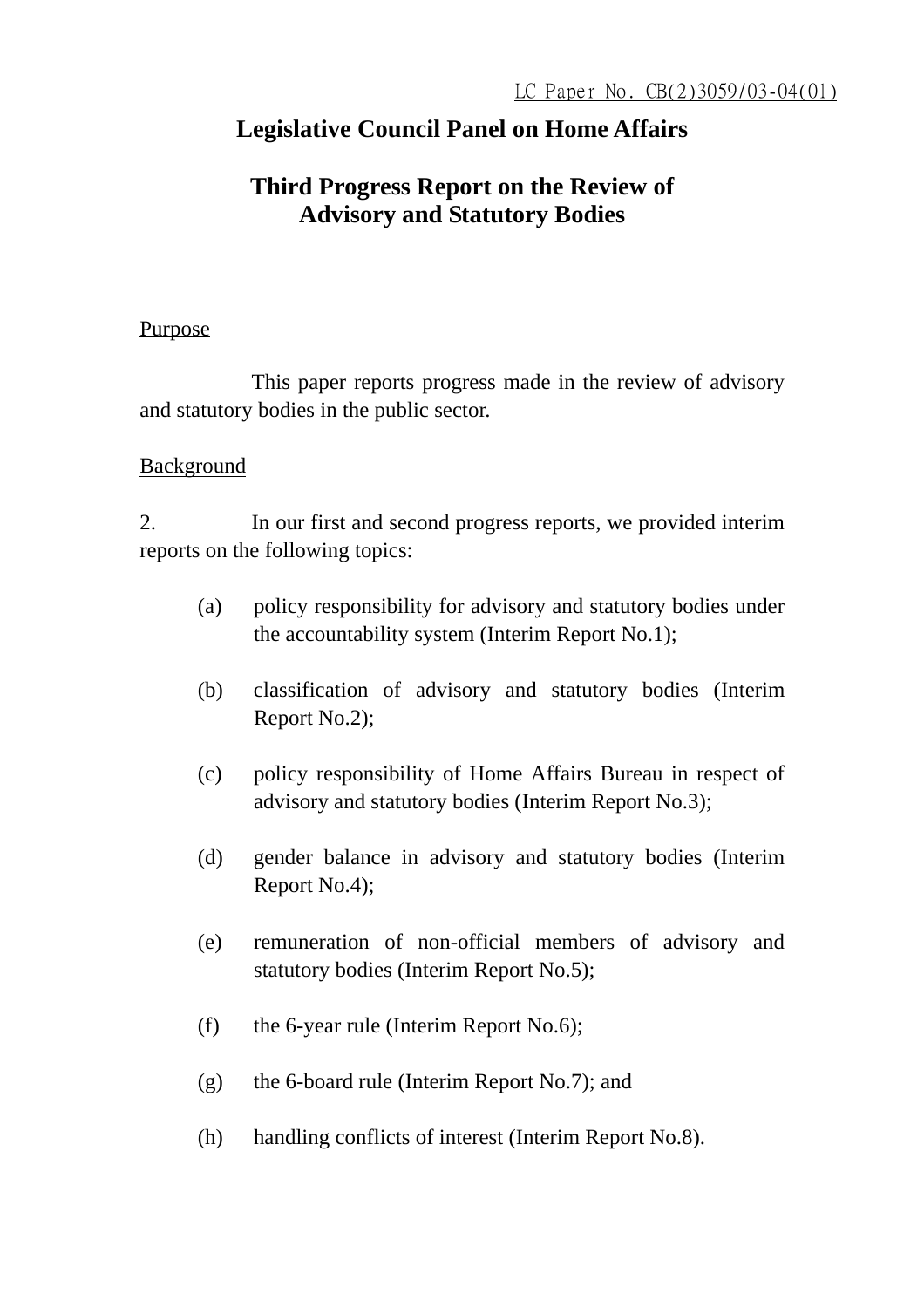### **Progress**

3. In this progress report, we submit the following interim reports for members' reference:

(a) Interim Report No.9 -

"Diversity in Appointments to Advisory and Statutory Bodies" (Annex A);

(b) Interim Report No.10 –

"Review of the Central Personality Index System" (Annex  $B)$ ;

(c) Interim Report No.11 –

"Review of Non-departmental Public Bodies" (Annex C); and

(d) Interim Report No.12 –

"Proposal for the Establishment of a Consultative Forum" (Annex D).

### Way forward

4. We will submit further interim reports on individual topics at future meetings. A draft final report will be prepared after we have completed the current round of reviews.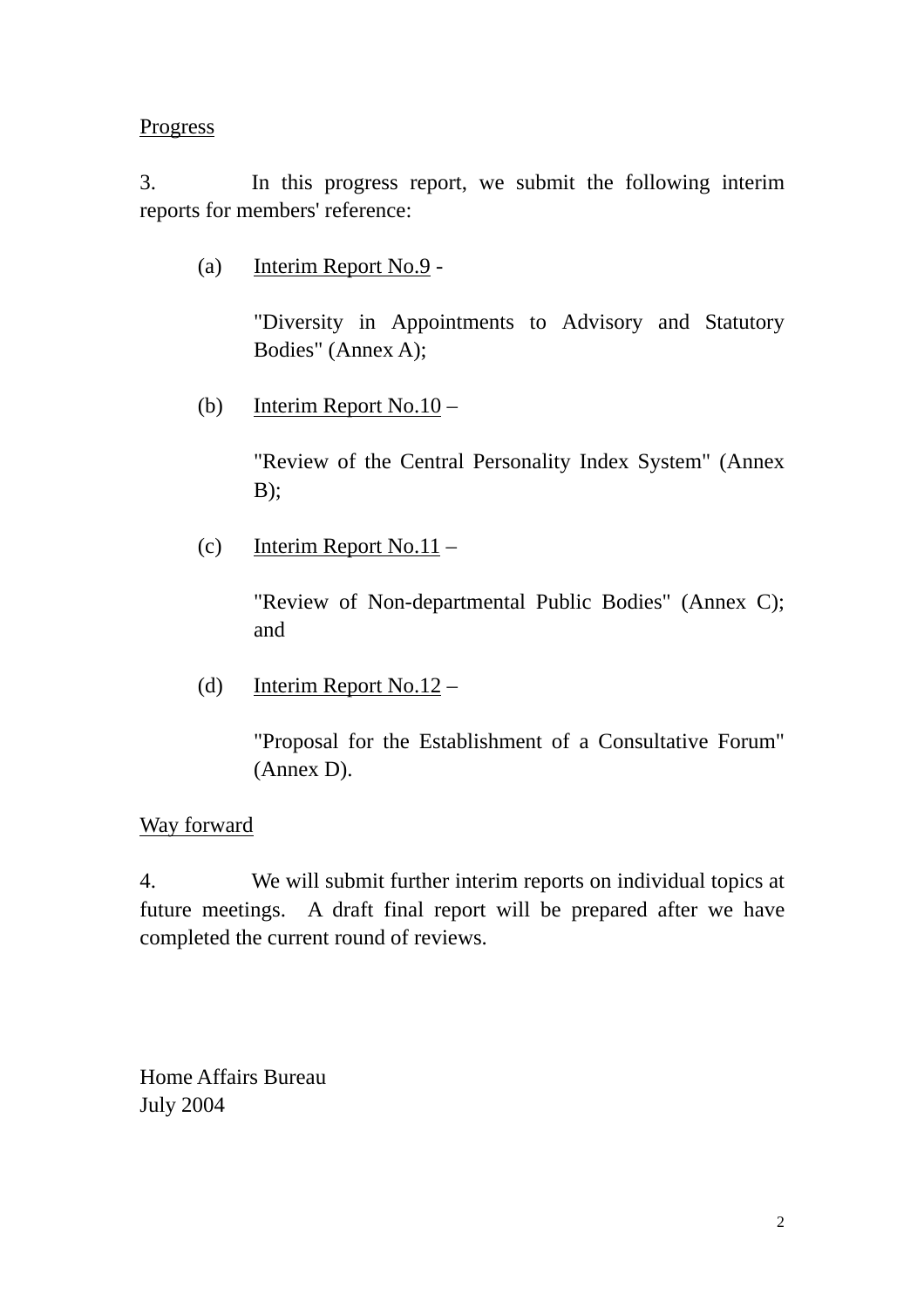# **Annex A**

# **Legislative Council Panel on Home Affairs**

# **Review of Advisory and Statutory Bodies**

# **Interim Report No. 9 – Diversity in Appointments to Advisory and Statutory Bodies**

### Purpose

 This paper sets out our proposal to appoint people from a wider range of backgrounds to advisory and statutory bodies in the public sector so as to reflect the rich diversity of Hong Kong society.

## Background

2. Non-official members of advisory and statutory bodies play an important role in public life by providing independent advice to Government, resolving disputes between the Government and aggrieved parties and improving the delivery of public services.

3. Appointment on merit is the basic principle. While appointments to advisory and statutory bodies should respect the needs of the body concerned, we are committed to enhancing diversity in advisory and statutory bodies so that these bodies reflect a fair and equitable representation of the population of Hong Kong.

4. The Government recognizes that women, people with a disability, members of ethnic minorities and young persons have a wide range of skills and experience that may be useful to the work of advisory and statutory bodies. They can offer views and opinions that may otherwise be overlooked. They also provide a useful balance to the interests and views of the more traditional decision-makers.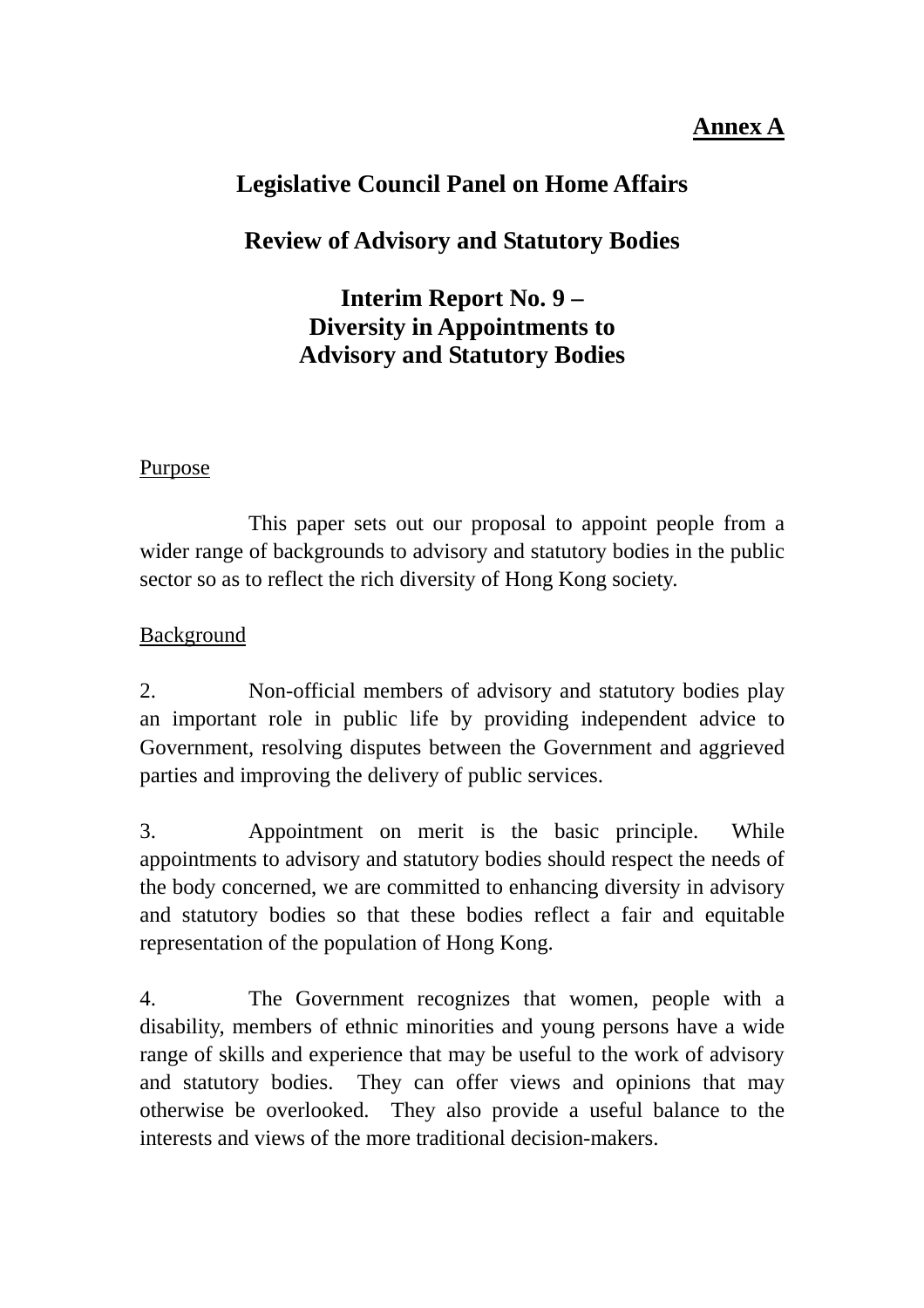### Proposal

5. In order to improve diversity in appointments to advisory and statutory body, we propose to increase the proportion of appointments held by the following groups:

- (a) women;
- (b) people with a disability;
- (c) members of ethnic minorities; and
- (d) young persons.

#### Women

6. There are about 500 advisory and statutory bodies in Hong Kong with more than 5,600 members. Women represent 22.8% of the total number of members. The figures are as follows:

## Advisory and Statutory Bodies - Number of Members

| Men   | Women | Total |
|-------|-------|-------|
| 4,363 | 1,289 | 5,652 |
| 77.2% | 22.8% | 100%  |

7. While there has been steady progress in improving the gender balance, women are still under-represented on these bodies.

8. In January 2004, the Home Affairs Bureau issued a policy guideline to all bureaux and departments informing them that, while no quota has been set, an initial working target of at least 25% for each gender has been set for the purpose of benchmarking. This working target will be reviewed from time to time.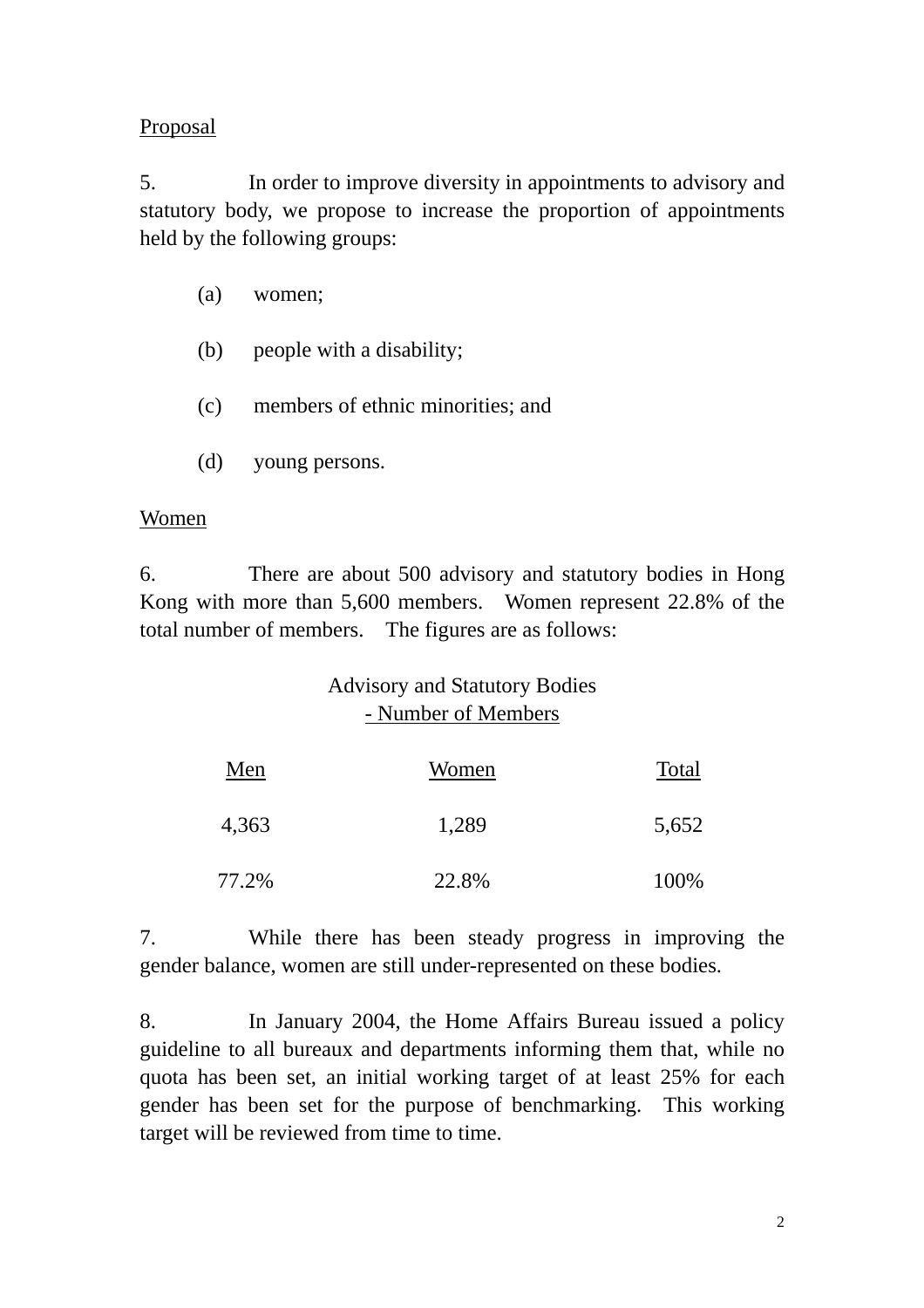## People with a disability

9. We propose that measures should be pursued to identify and encourage suitably qualified people with a disability for appointment to advisory and statutory bodies so that the interests and views of disabled people may be represented.

10. According to a survey conducted in 2000, about 4% of the population of Hong Kong had a form of disability such as hearing difficulty or speech difficulty. People with a disability are generally under-represented in decision-making bodies. Greater opportunities to participate in the work of advisory and statutory bodies should be provided. While no working target will be set at this stage, bureaux and departments should actively pursue measures to target people with a disability for appointment to these bodies.

## Members of ethnic minorities

11. The 2001 Population Census found (by way of self-identification) that there were about 344,000 non-Chinese people in Hong Kong, or about 5% of the population. Nearly half of the population of these non-Chinese groups are permanently settled in Hong Kong. The major settled ethnic minority groups are Indians, Filipinos, Nepalese, Pakistanis and Thais.

12. The Government believes that the membership of advisory and statutory bodies should reflect the ethnic and cultural diversity in our community. At present ethnic minorities are under-represented on these boards and committees. More members of ethnic minorities should be appointed, although no working target will be set at this stage.

## Young persons

13. Young persons should be able to make an input to the community through serving on advisory and statutory bodies. Appointment to public sector boards and committees is, in fact, a form of empowerment. Although there are people in their twenties who are serving as members on advisory and statutory bodies, young persons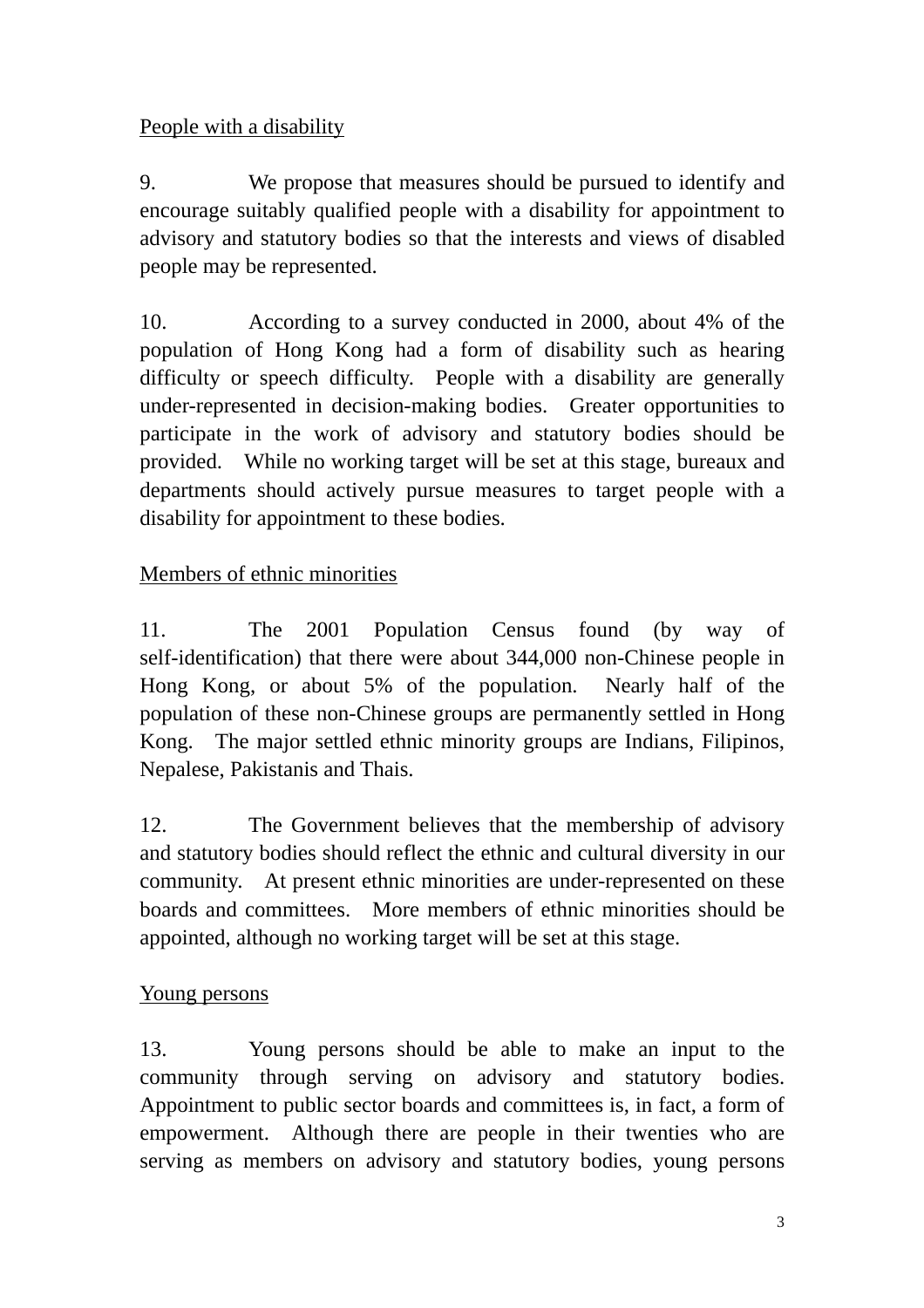(people in their twenties and thirties) are, on the whole, under-represented.

14. We propose that more young persons (people under 40) should be appointed to boards and committee to provide alternative perspectives and opinions in the decision-making process. However, no working target would be set at this stage.

### Way forward

15. We propose to issue a circular memorandum to bureaux and departments to advise and encourage them to target women, people with a disability, members of ethnic minorities and young persons for appointment to advisory and statutory bodies.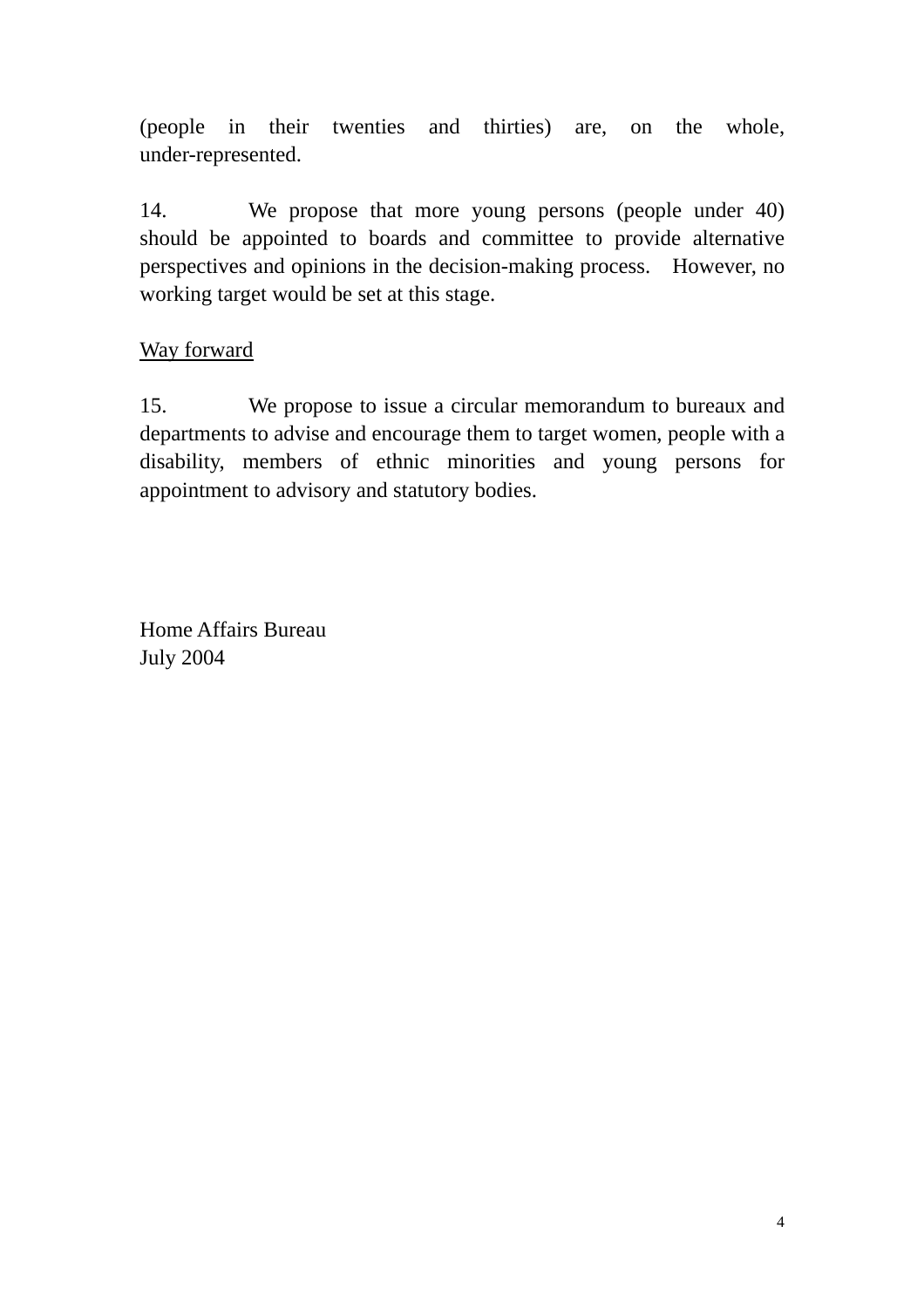## **Annex B**

# **Legislative Council Panel on Home Affairs**

# **Review of Advisory and Statutory Bodies**

# **Interim Report No.10 – Review of the Central Personality Index System**

### Purpose

 This paper reviews the present Central Personality Index System and proposes measures to enhance and upgrade the database.

### Background

2. The Central Personality Index is a database maintained by the Home Affairs Bureau. This database contains the names and biodata of political personalities, community leaders and persons who are prepared to serve on public sector advisory and statutory bodies. Through the use of this central database, the Home Affairs Bureau is able to assist Principal Officials and Heads of Department in the appointment process by providing :

- (a) names of potential candidates for the consideration of the appointing authority; and
- (b) essential information on prospective candidates (for example, the correspondence address and contact telephone number of a person nominated for appointment).

3. At present, the Central Personality Index has about 22,000 entries containing biodata on :

- (a) persons who have been given an award under the honours system in Hong Kong (for example, recipients of a Bronze Bauhinia Star or a Medal of Honour);
- (b) past members of advisory and statutory bodies;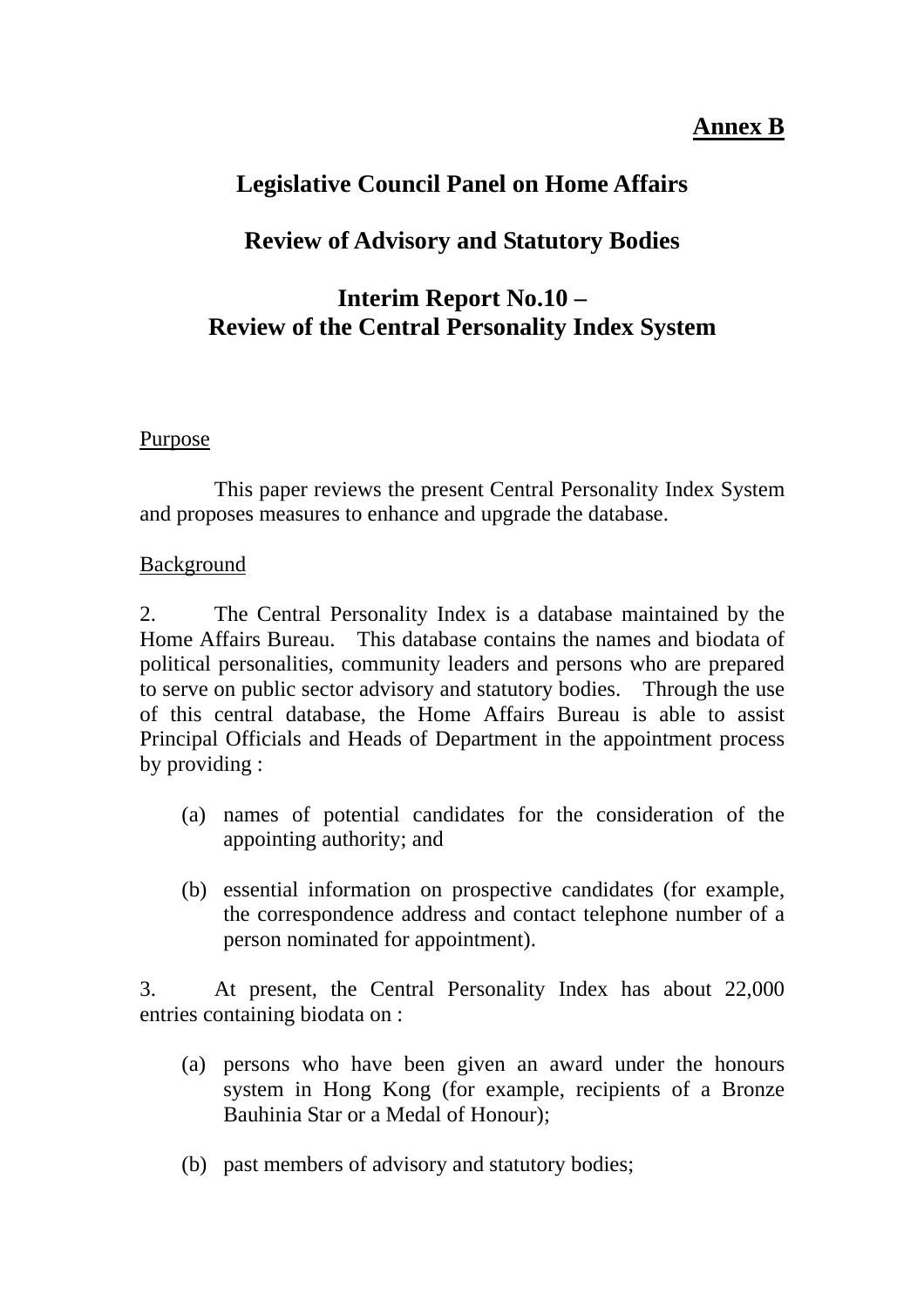- (c) serving members of advisory and statutory bodies; and
- (d) persons who are prepared to serve on an advisory and statutory bodies.

4. The operation of the Central Personality Index system complies fully with the provisions of the Personal Data (Privacy) Ordinance (Cap 486) concerning the protection of personal data. A person will be asked to fill in a curriculum vitae form before his name and biodata are included in the database. A copy of the form is at the *Annex*.

5. The Home Affairs Bureau regularly updates the entries to the Central Personality Index and enhances the database by adding new names to it from time to time.

### Outdated Entries

6. Of the 21,832 entries now (i.e., as at 25 June 2004) in the database, only 12,028 (55.1%) have been updated since l January 2001. 9,804 entries (44.9%) have not been updated since that date. The main reasons why the entries have not been updated are :

- (a) the persons concerned no longer have time to serve on advisory and statutory bodies;
- (b) they are no longer interested in such work;
- (c) they have left Hong Kong;
- (d) They have passed away; or
- (e) they have changed their correspondence address without notifying the Home Affairs Bureau.

There is a need to maintain an updated database for the selection of potential candidates.

#### Updated List

7. In order to keep an updated database, it is proposed that the Central Personality Index should be divided into two sub-lists :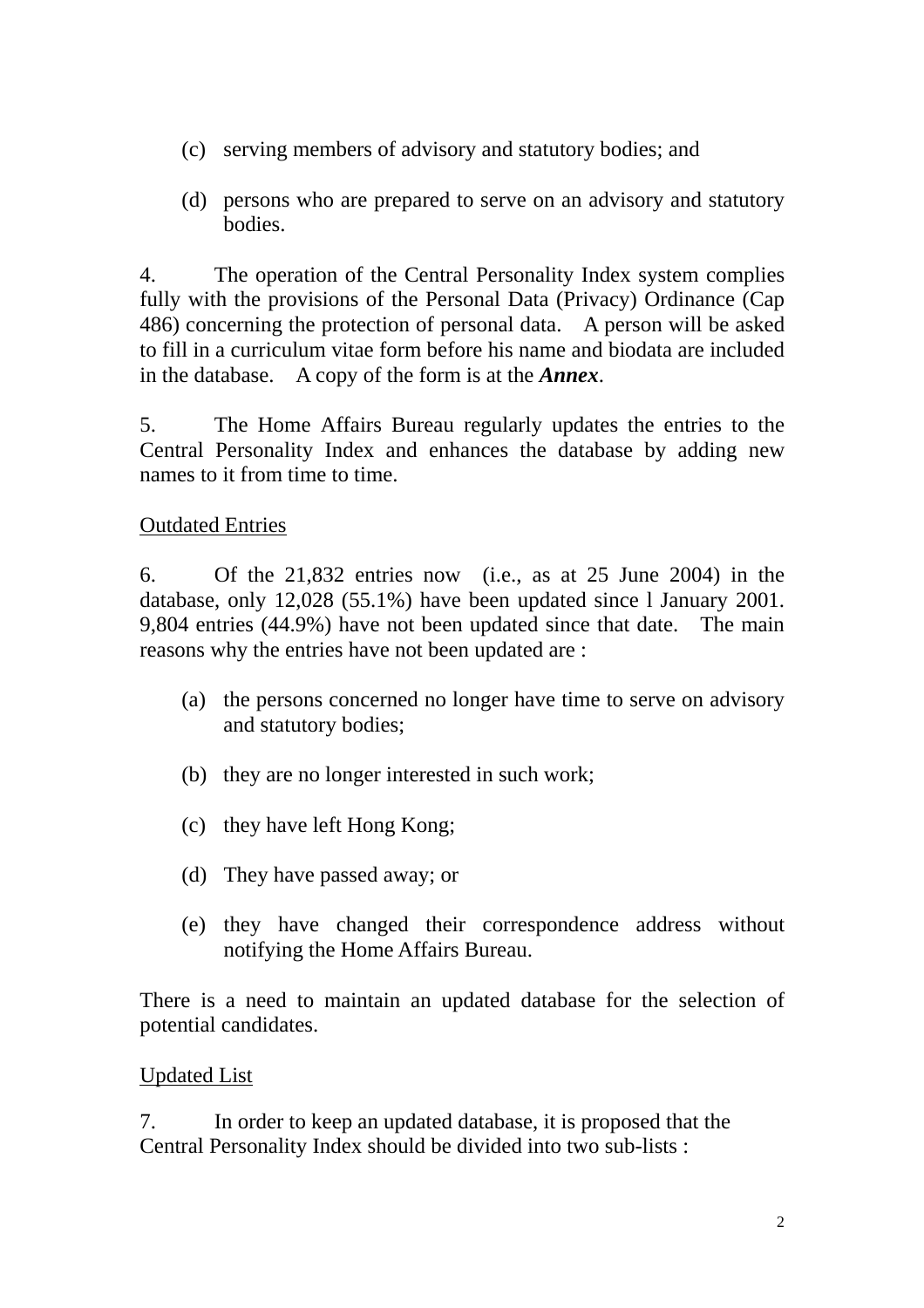### (a) List A

 This will be the "active'' list and will consist of all entries which have been updated at least once in the last three years.

(b) List B

 This will be the ''inactive'' list and will consist of all entries which have not been updated for at least three years.

8. Only the List A will be used for selecting potential candidates for appointments to advisory and statutory bodies. List B will be used mainly for background information and historical research relating to the system of advisory and statutory bodies.

### Political Activity

9. Non-official members of advisory and statutory bodies are free to engage in political activities, provided that they are conscious of their public responsibilities and exercise a proper discretion.

10. It has been suggested that, for the sake of openness, persons appointed to advisory and statutory bodies should disclose their affiliations to political parties in Hong Kong or political organizations planning to field candidates for local elections.

11. At present, there is no requirement for a person to be appointed to an advisory or statutory body to disclose his party membership or political affiliations. However, the disclosure of such information would enhance the openness and transparency of the work of advisory and statutory bodies. We therefore propose to amend the curriculum vitae form to include this item of information. However, the provision of this information would be on an optional basis. We intend to review the design of the form shortly.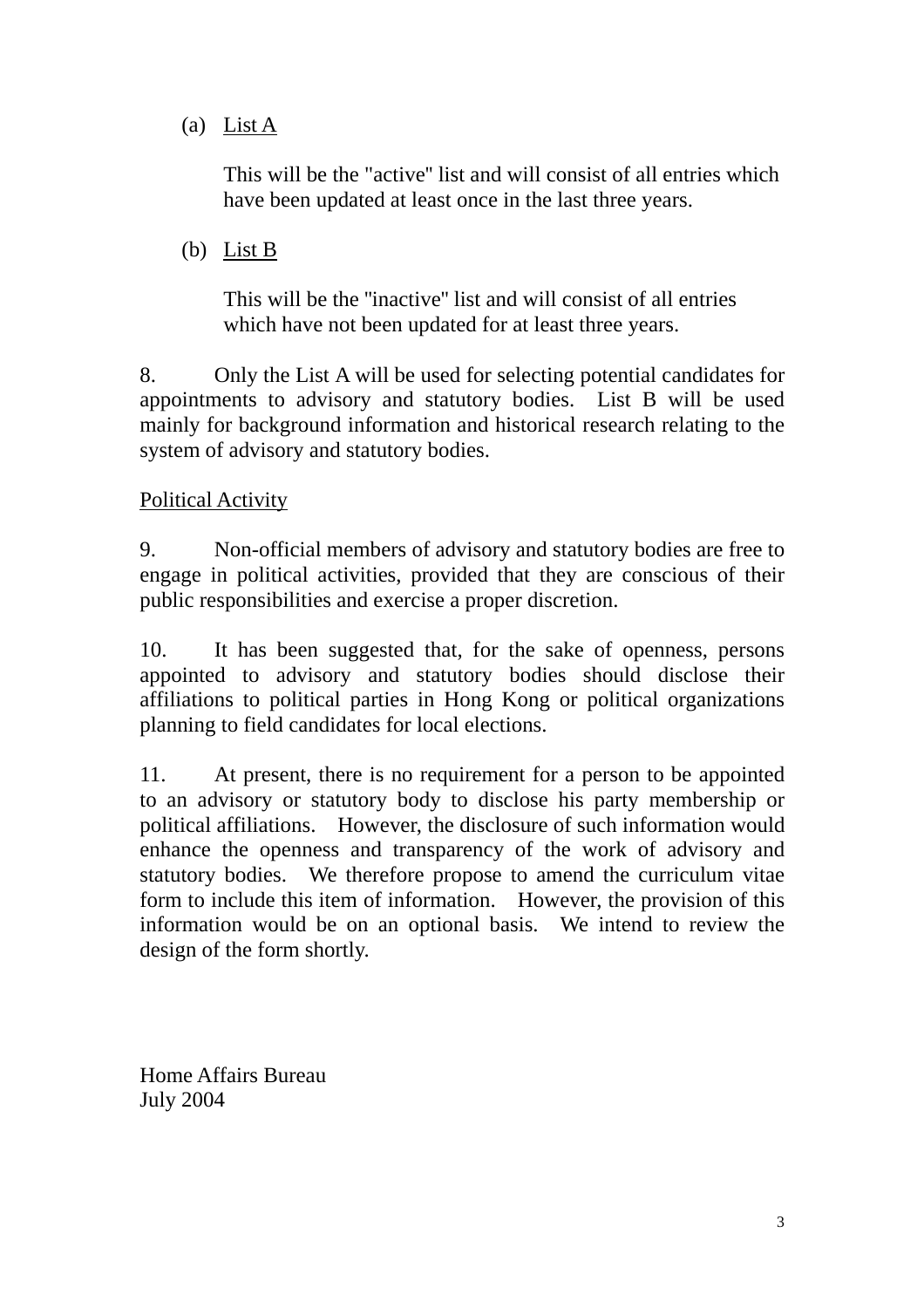#### **CURRICULUM VITAE FORM OF INDIVIDUAL (PRIVATE AND CONFIDENTIAL)**

| 130<br>31 |
|-----------|
|-----------|

| Please read the Points to Note on page 4 carefully before you complete this curriculum vitae form. |                                                                                                                                                  |  |  |  |  |
|----------------------------------------------------------------------------------------------------|--------------------------------------------------------------------------------------------------------------------------------------------------|--|--|--|--|
| HK Identity Card No.:                                                                              | $\ast$<br>$\sqrt{2}$<br>$\sqrt{2}$<br>$\sqrt{2}$<br>Title: *Mr/Ms/Mrs/Miss/Dr/Prof/Rev/Others:                                                   |  |  |  |  |
|                                                                                                    | Name in English                                                                                                                                  |  |  |  |  |
| Name in Chinese                                                                                    |                                                                                                                                                  |  |  |  |  |
|                                                                                                    | Surname<br>Given Name                                                                                                                            |  |  |  |  |
| Chinese Name in Code                                                                               | Surname in BLOCK CAPITALS                                                                                                                        |  |  |  |  |
| Honours and Awards (including appointment as Justice of the Peace)                                 | Date of Award/Appointment                                                                                                                        |  |  |  |  |
| Place of Birth                                                                                     | Nationality                                                                                                                                      |  |  |  |  |
| $\ast$<br>$Sex : *M/F$<br>Date of Birth<br>Day<br>Year<br>Month                                    | $\frac{1}{2}$ $\frac{1}{2}$ $\frac{1}{2}$<br>$\frac{1}{2}$<br>$\ast$<br>$\sqrt{2}$<br>Marital Status: *Single/Married/Divorced/Separated/Widowed |  |  |  |  |
| Name of Spouse in English                                                                          | Name of Spouse in Chinese                                                                                                                        |  |  |  |  |
| Surname<br>Given Name                                                                              | HK Identity Card No. of Spouse:                                                                                                                  |  |  |  |  |
| Chinese Name of Spouse in Code                                                                     | No. of Children                                                                                                                                  |  |  |  |  |
| <b>Office Address</b>                                                                              | <b>Residential Address</b>                                                                                                                       |  |  |  |  |
| Telephone No.<br>Facsimile No.                                                                     | Telephone No.<br>Facsimile No.                                                                                                                   |  |  |  |  |
| <b>Email Address</b>                                                                               | <b>Email Address</b>                                                                                                                             |  |  |  |  |
| $\ast$<br>$\sqrt{2}$                                                                               | Please use the * office / residential address as the mailing address.                                                                            |  |  |  |  |
| Occupation/Profession<br>1 Explanatory Note 1                                                      |                                                                                                                                                  |  |  |  |  |
| Organization<br>Company /                                                                          | $^{+}$<br>Post Title<br>Nature of Business                                                                                                       |  |  |  |  |
|                                                                                                    |                                                                                                                                                  |  |  |  |  |
|                                                                                                    |                                                                                                                                                  |  |  |  |  |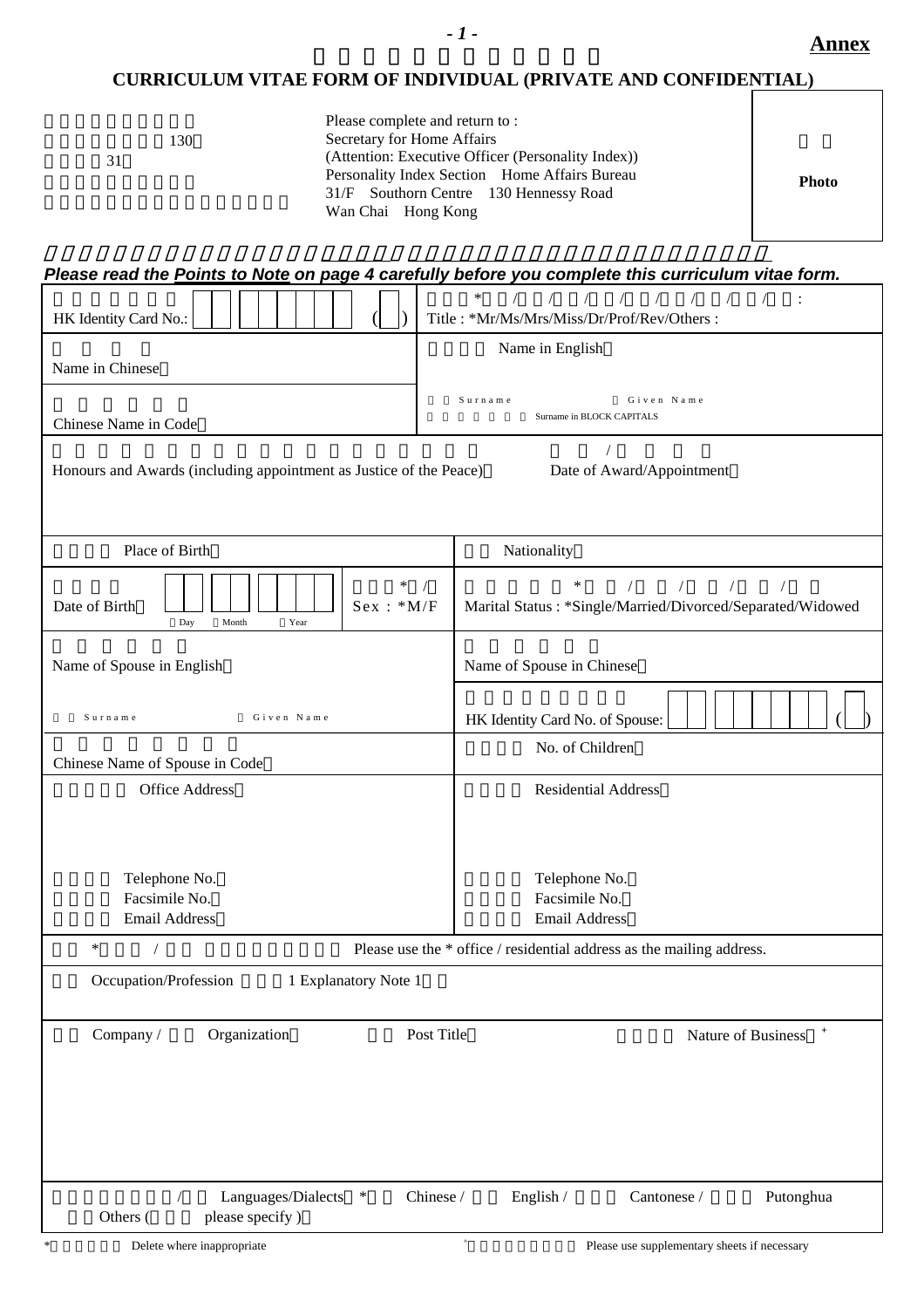|        |                                                                                               | $-2-$                  |                  |                      |                                                                                                           |
|--------|-----------------------------------------------------------------------------------------------|------------------------|------------------|----------------------|-----------------------------------------------------------------------------------------------------------|
| $\ast$ | Primary /                                                                                     | Secondary $\mathcal N$ | Post-Secondary / | University           |                                                                                                           |
|        |                                                                                               |                        |                  |                      |                                                                                                           |
|        |                                                                                               |                        |                  |                      |                                                                                                           |
|        |                                                                                               |                        |                  |                      |                                                                                                           |
|        | Expertise                                                                                     |                        |                  |                      |                                                                                                           |
|        |                                                                                               |                        |                  |                      |                                                                                                           |
|        |                                                                                               |                        |                  |                      |                                                                                                           |
|        | <b>Educational Level</b><br>Schools Attended<br><b>Qualifications Attained</b><br>Interests / |                        |                  | 2 Explanatory Note 2 | Please indicate the name(s) of your next of kin who is / are serving on Government boards and committees: |

| $\boldsymbol{+}$<br><b>Community Service on Government Boards and Committees<sup>+</sup></b> |                                             |                                       |    |  |  |  |
|----------------------------------------------------------------------------------------------|---------------------------------------------|---------------------------------------|----|--|--|--|
|                                                                                              | Capacity in which you are                   | Date<br>month/ year)<br>$\left($ day/ |    |  |  |  |
| Name of Board/Committee                                                                      | serving/have served<br>(Explanatory Note 3) |                                       | To |  |  |  |
|                                                                                              |                                             |                                       |    |  |  |  |
|                                                                                              |                                             |                                       |    |  |  |  |
|                                                                                              |                                             |                                       |    |  |  |  |
|                                                                                              |                                             |                                       |    |  |  |  |
|                                                                                              |                                             |                                       |    |  |  |  |
|                                                                                              |                                             |                                       |    |  |  |  |
|                                                                                              |                                             |                                       |    |  |  |  |
|                                                                                              |                                             |                                       |    |  |  |  |
|                                                                                              |                                             |                                       |    |  |  |  |
|                                                                                              |                                             |                                       |    |  |  |  |
|                                                                                              |                                             |                                       |    |  |  |  |
|                                                                                              |                                             |                                       |    |  |  |  |

 $\overline{\phantom{a}}$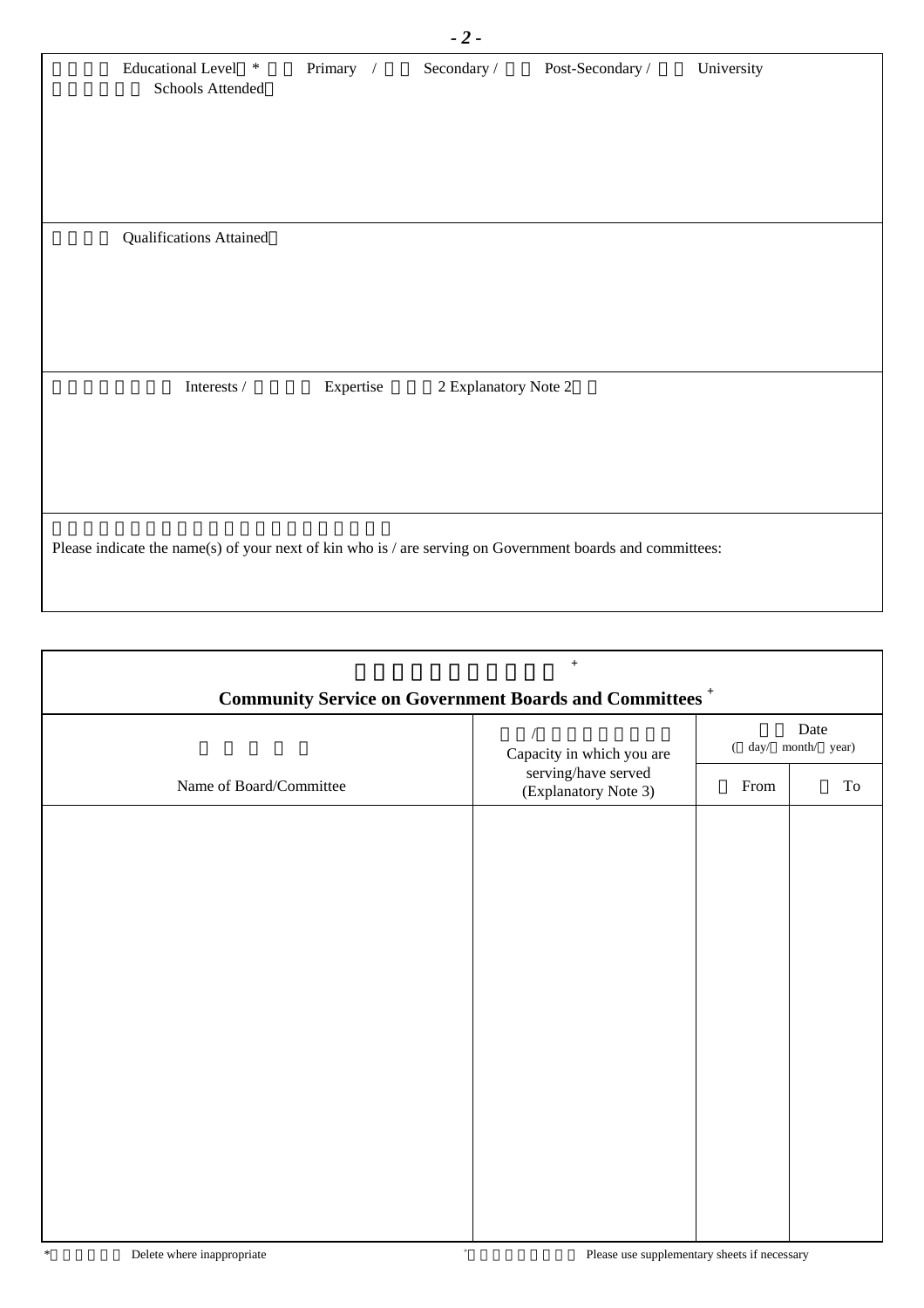|                                             | Date                      |  |
|---------------------------------------------|---------------------------|--|
| serving/have served<br>(Explanatory Note 3) | From                      |  |
|                                             |                           |  |
|                                             |                           |  |
|                                             |                           |  |
|                                             |                           |  |
|                                             |                           |  |
|                                             |                           |  |
|                                             |                           |  |
|                                             |                           |  |
|                                             |                           |  |
|                                             |                           |  |
|                                             |                           |  |
|                                             | Capacity in which you are |  |

#### **DECLARATION**

+

 $\overline{\Gamma}$ 

I have read the **POINTS TO NOTE** on page 4. I declare that the personal data voluntarily provided in this curriculum vitae form are accurate and up-to-date to the best of my knowledge. I agree and understand that such personal data can be used according to the purposes stated in paragraph 1 of the Points to Note.

 $\bm{1}$ 

| Signature: |                       | Date: |  |
|------------|-----------------------|-------|--|
|            |                       |       |  |
|            | Name in BLOCK LETTERS |       |  |

٦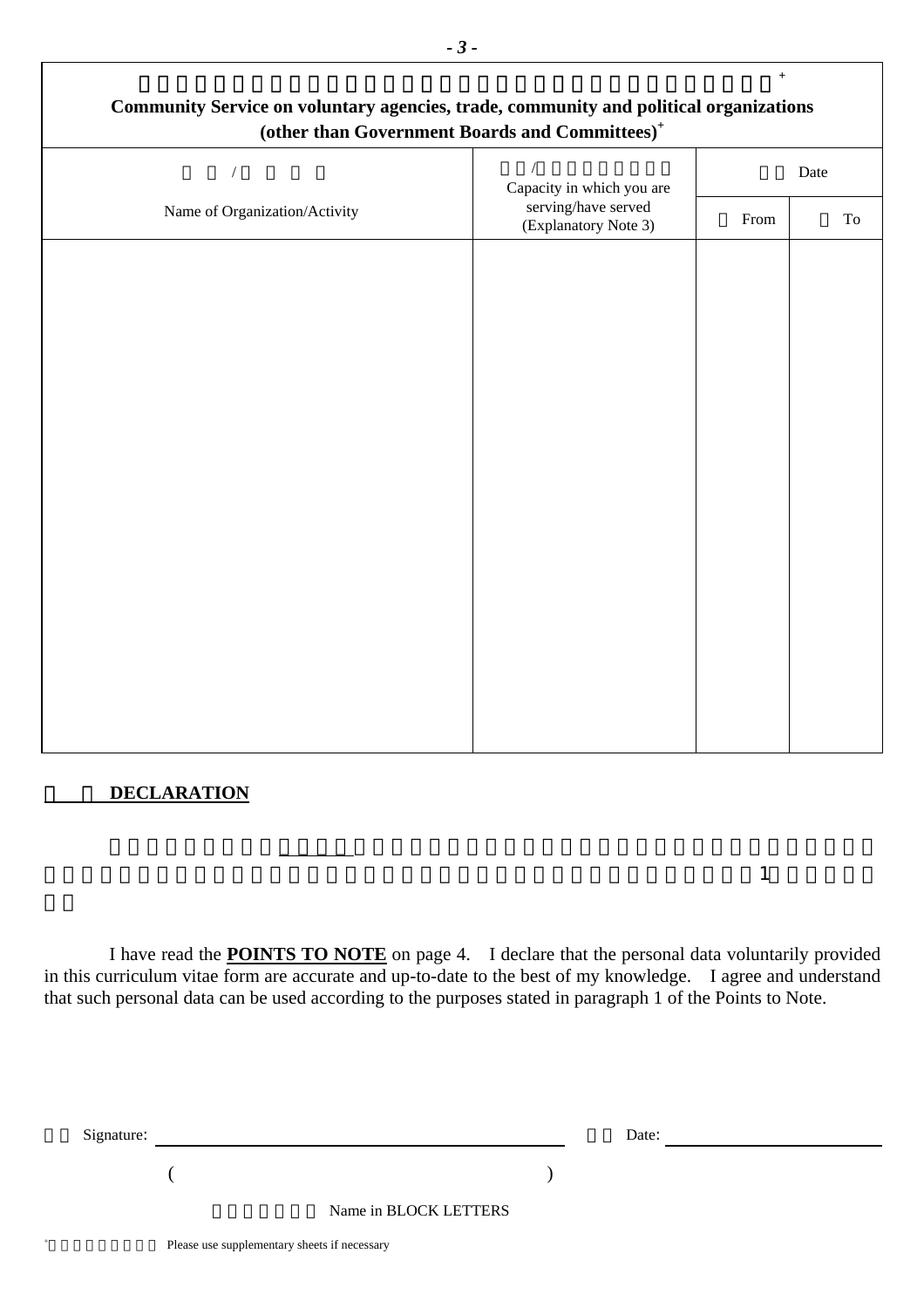| $\bullet$ | (a)<br>(b)<br>(c)<br>(d) |             | $\sqrt{ }$ |                    | $\overline{ }$ |  |  |
|-----------|--------------------------|-------------|------------|--------------------|----------------|--|--|
|           | (a)<br>(b)               |             |            |                    |                |  |  |
|           |                          | $3\sqrt{1}$ | 130        |                    |                |  |  |
|           |                          | 2835 1575   |            | : eo_pi@hab.gov.hk |                |  |  |
| 486       |                          |             |            |                    |                |  |  |

#### **POINTS TO NOTE**

#### **Use and Disclosure of Personal Data**

使用和透露個人資料

1. Please be informed that the personal data provided by means of this curriculum vitae form will be retained by Home Affairs Bureau, Government Secretariat. The personal data will be used by this Bureau and will be disclosed to other Government bureaux and departments for the following purposes:

- (a) activities relating to appointments to Government boards and committees;
- (b) to facilitate communication between Government and yourself;
- (c) to facilitate the granting of awards (if any); and/or
- (d) any other purpose directly related to the above purpose(s).

The personal data provided under the items of "Occupation/Profession" and "Community Service on Government Boards and Committees" may also be disclosed to the public for information. The personal data provided by means of this curriculum vitae form will not be used for purposes other than mentioned above unless you have given the voluntary and express consent or such use is permitted by the laws of Hong Kong Special Administrative Region.

#### **Access to Personal Data**

- 2. Please be informed that you have the right:
	- (a) to obtain a printed copy of your personal data held by this Bureau; and
	- (b) to request that necessary correction(s) be made if such data is inaccurate.

#### **Enquiry**

3. All enquiries concerning personal data collected by means of this curriculum vitae form should be addressed to:

Executive Officer (Personality Index),

Home Affairs Bureau, Government Secretariat,

31/F, Southorn Centre, 130 Hennessy Road,

Wan Chai, Hong Kong.

Tel: 2835 1575 Email Address : **eo\_pi@hab.gov.hk**

#### **Declaration by Individual**

4. You are requested to read carefully the Points to Note set out above. If you have any enquiries concerning the Note, please contact the above mentioned officer for clarification. The provision of personal data by means of this curriculum vitae form is voluntary. Your personal data will be treated in compliance with the Personal Data (Privacy) Ordinance (Cap. 486) and the contents of the Note. Please sign the declaration on page 3 of the form and return the completed form to the Secretary for Home Affairs in the enclosed envelope.

須知事項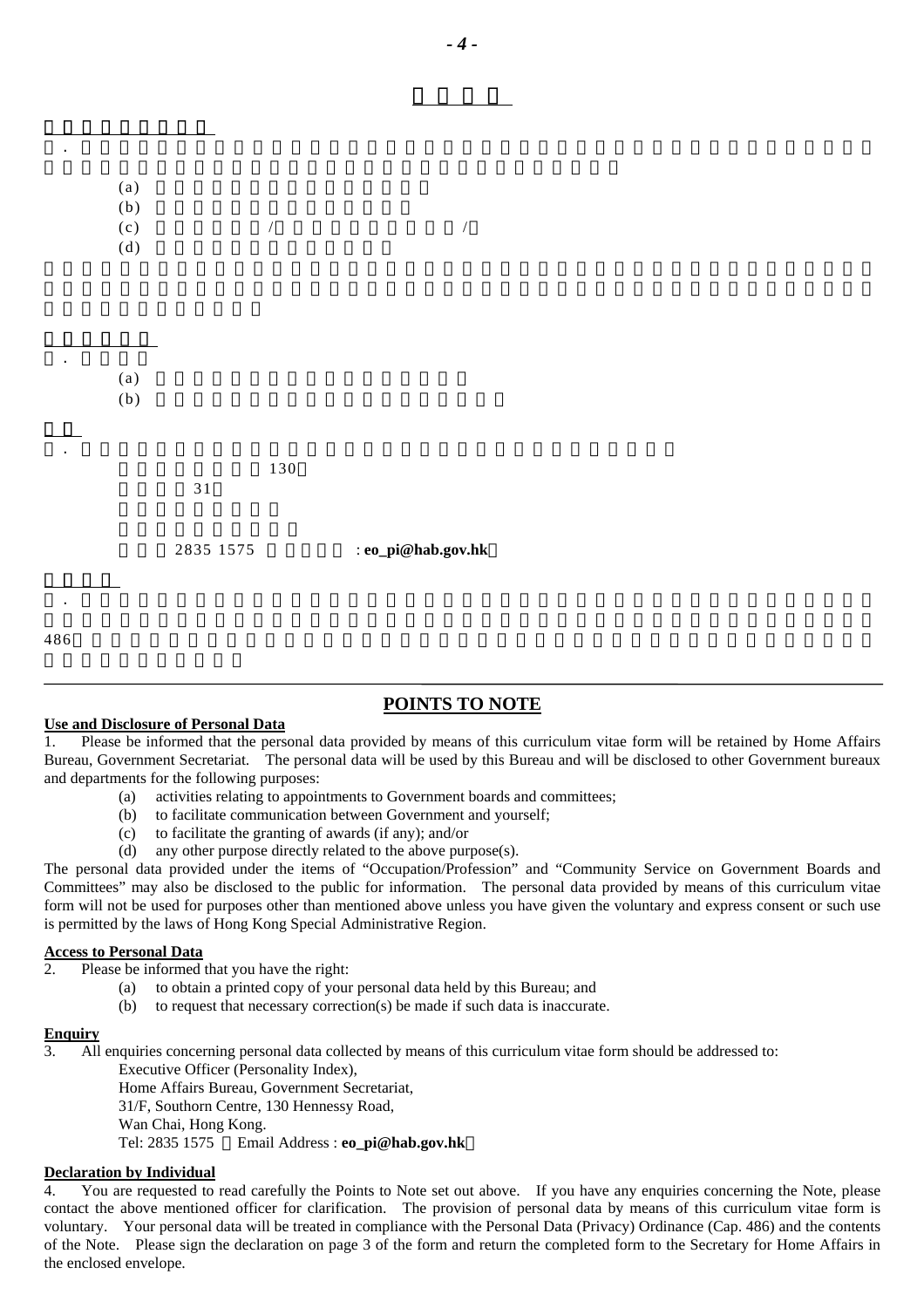#### **EXPLANATORY NOTE**

 $(1)$ 

Occupation/Profession Please choose **one** of the following items that can best describe your occupation/profession:

|             | accountancy                                                              | information technology                        |
|-------------|--------------------------------------------------------------------------|-----------------------------------------------|
|             | agriculture & fisheries                                                  | insurance                                     |
|             | architectural                                                            |                                               |
|             | banking                                                                  | labour (e.g. executive of labour union)       |
|             | catering                                                                 | legal                                         |
|             | chinese medicine                                                         | medical                                       |
|             | commercial (e.g.                                                         | performing arts                               |
|             | executive of chamber                                                     | pharmacist                                    |
|             | of commerce)                                                             | planning                                      |
|             | culture                                                                  | publication                                   |
|             | education                                                                | real estate & construction                    |
|             | engineering                                                              | religious                                     |
|             |                                                                          | social welfare                                |
|             |                                                                          | sports                                        |
|             | financial services (including stock exchange,                            | surveying                                     |
|             | commodities                                                              | textiles & garment                            |
|             | trading and gold & silver exchange, etc)                                 | tourism                                       |
|             | health services<br>衞                                                     | transport                                     |
|             | higher education                                                         | wholesale & retail                            |
|             | hotel                                                                    | others (please specify)                       |
|             | import & export                                                          |                                               |
|             | industry                                                                 |                                               |
| (2)         |                                                                          |                                               |
| Interests / | Please indicate your interests/expertise in any of the following fields. |                                               |
| Expertise   | (You may choose more than one item):                                     |                                               |
|             | advertising                                                              | licensing                                     |
|             | agriculture                                                              | prisoners' welfare                            |
|             | appeal boards                                                            | public administration                         |
|             | arts and culture                                                         | public health and hygiene<br>衞                |
|             | banking and finance                                                      | religious matters                             |
|             | children matters                                                         | social welfare                                |
|             | education                                                                | sports                                        |
|             | elderly matters                                                          | technology                                    |
|             | environmental matters                                                    | telecommunication and broadcasting            |
|             | housing                                                                  | tourism                                       |
|             | $\mathbf{1}$ $\mathbf{1}$                                                | $\mathcal{L}$ and $\mathcal{L}$<br>$\sqrt{1}$ |

工業﹝飲食/造船/製衣/鐘錶/建築﹞ industry (food/shipbuilding/textile/watch/construction) information technology insurance labour matters law and order

legal matters

貿易﹝批發/零售/入口/出口﹞ trade (wholesale/retail/import/export) transport trustfunds women matters youth matters others (please specify)

 $(3)$ 

are serving/have served

Capacity in which you Please indicate whether as chairman, vice-chairman, member, ex-officio member or representative member.

*(Revised on August 2003)*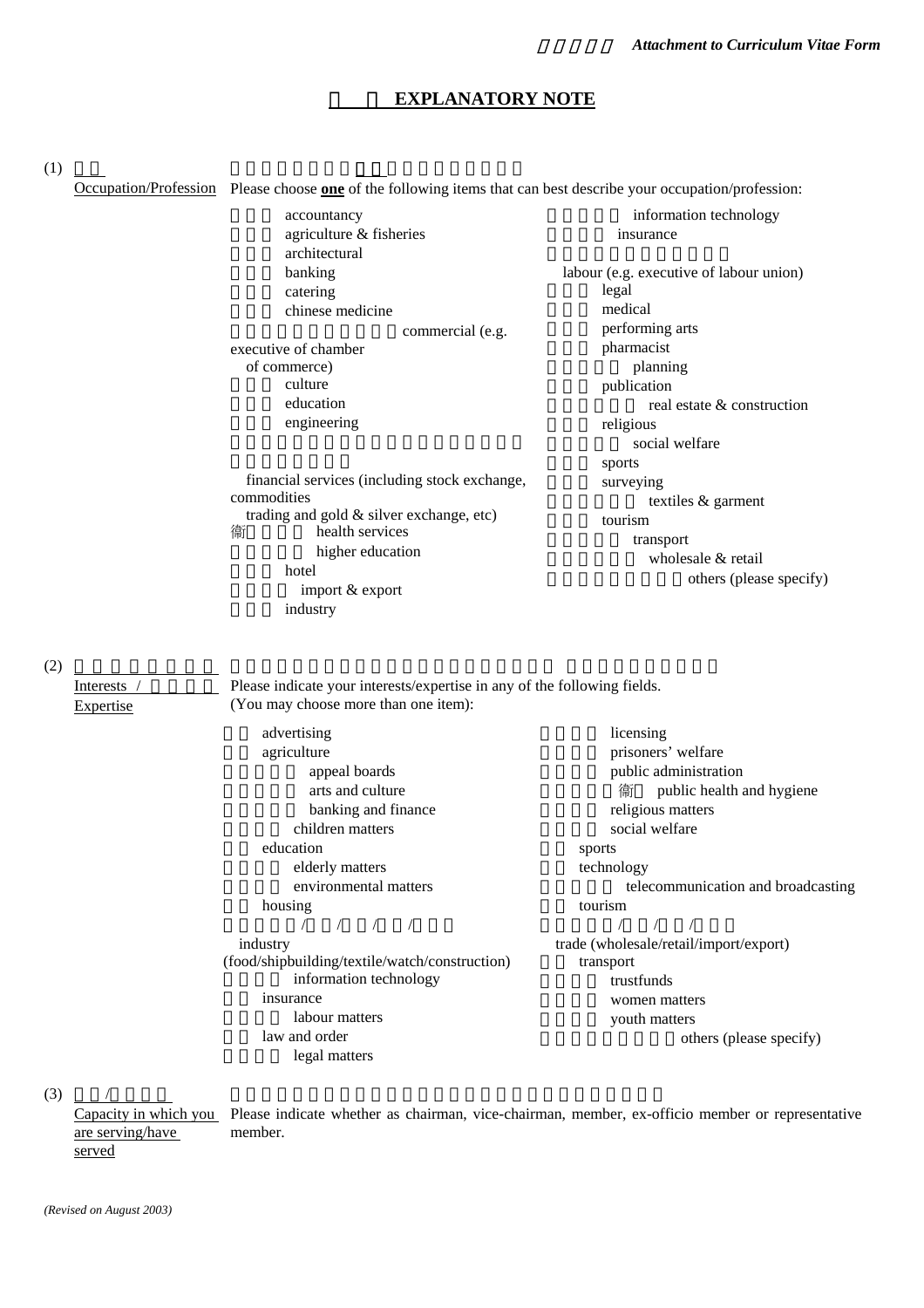# **Annex C**

# **Legislative Council Panel on Home Affairs**

# **Review of Advisory and Statutory Bodies**

# **Interim Report No. 11 – Review of Non-departmental Public Bodies**

### Purpose

 This paper reviews the role, function and corporate governance of non-departmental public bodies. It also assesses the degree of compliance of non-departmental public bodies to a number of guiding principles for advisory and statutory bodies.

### Background

2. The Government relies on a wide range of advisory and statutory bodies to provide advice on its policies, to resolve dispute between the Government and those aggrieved by government actions or decisions, and to deliver public services. There are at present about 500 advisory and statutory bodies in the public sector in Hong Kong, with over 5,600 individual members.

3. Boards and committees in the public sector can be classified into statutory and non-statutory bodies according to their status in law. Statutory bodies are set up by enabling legislation. The powers and functions of these bodies are covered by the relevant legislation. They are either advisory, executive or advisory-cum-executive bodies. Non-statutory bodies, on the other hand, are set up by administrative means (for example, appointment by Chief Executive or a Principal Official). They are mainly advisory bodies.

4. Advisory and statutory bodies can also be classified according to their function as follows: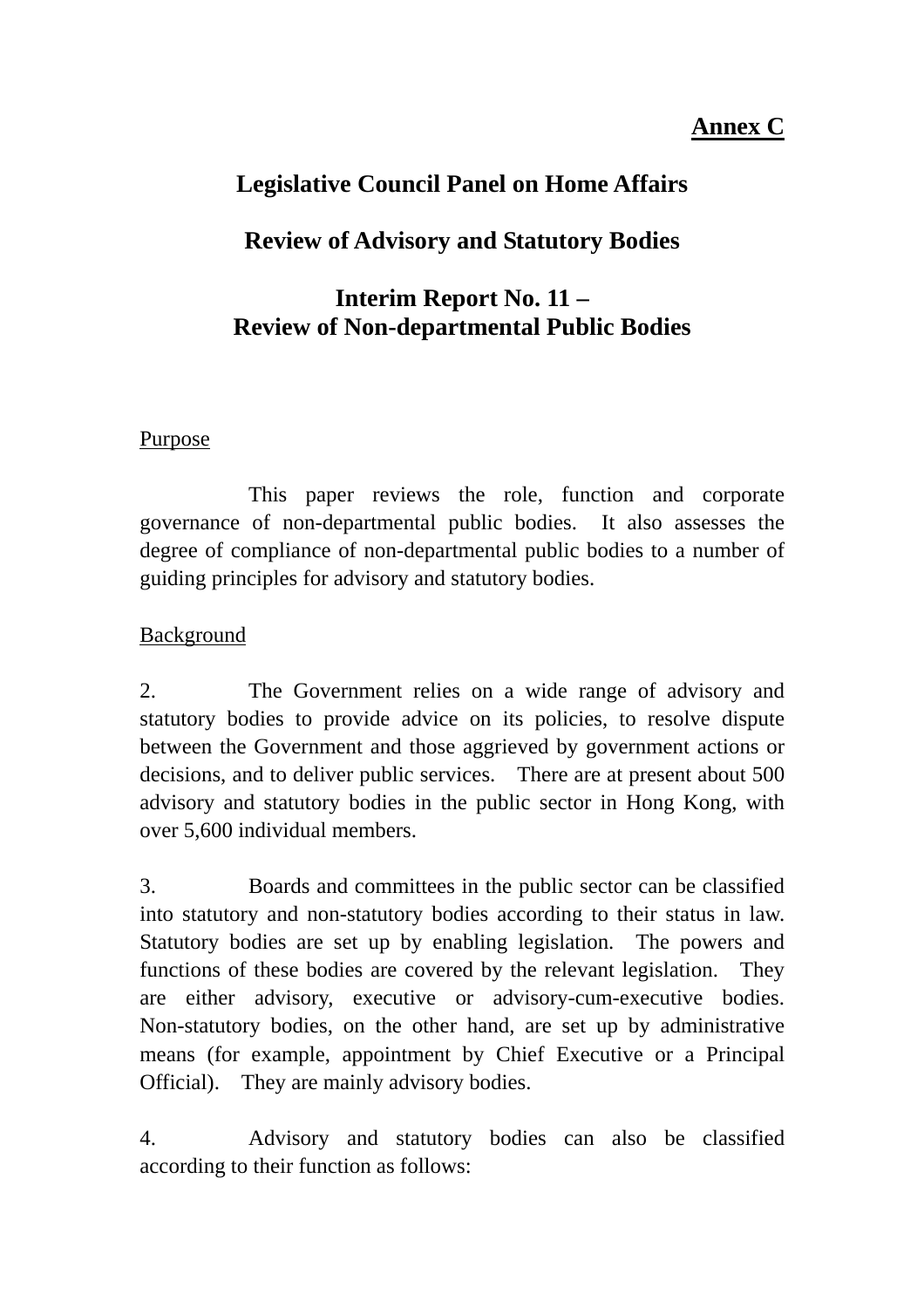- (a) advisory boards and committees (for example, the Commission on Youth and the Committee on the Promotion of Racial Harmony);
- (b) non-departmental public bodies (for example, the Equal Opportunities Commission and the Hong Kong Arts Development Council);
- (c) regulatory boards and bodies (for example, the Broadcasting Authority and the Liquor Licensing Board);
- (d) appeal boards (for example, the Administrative Appeals Board and the Hong Kong War Memorial Pensions Appeal Board);
- (e) advisory and management boards of trusts, funds and funding schemes (for example, the Board of Management of the Chinese Permanent Cemeteries and the Chinese Temples Committee);
- (f) public corporations (for example, the Board of the Urban Renewal Authority and the Ocean Park Corporation Board); and;
- (g) miscellaneous boards and committees (for example, the Award Council of the Hong Kong Award for Young People and the Hong Kong Arts Centre)

Non-departmental public bodies

5. Non-departmental public bodies have the following characteristics:

- (a) they have a role in the processes of Government, but is not part of a Government bureau or department;
- (b) they are not commercial enterprises, although they often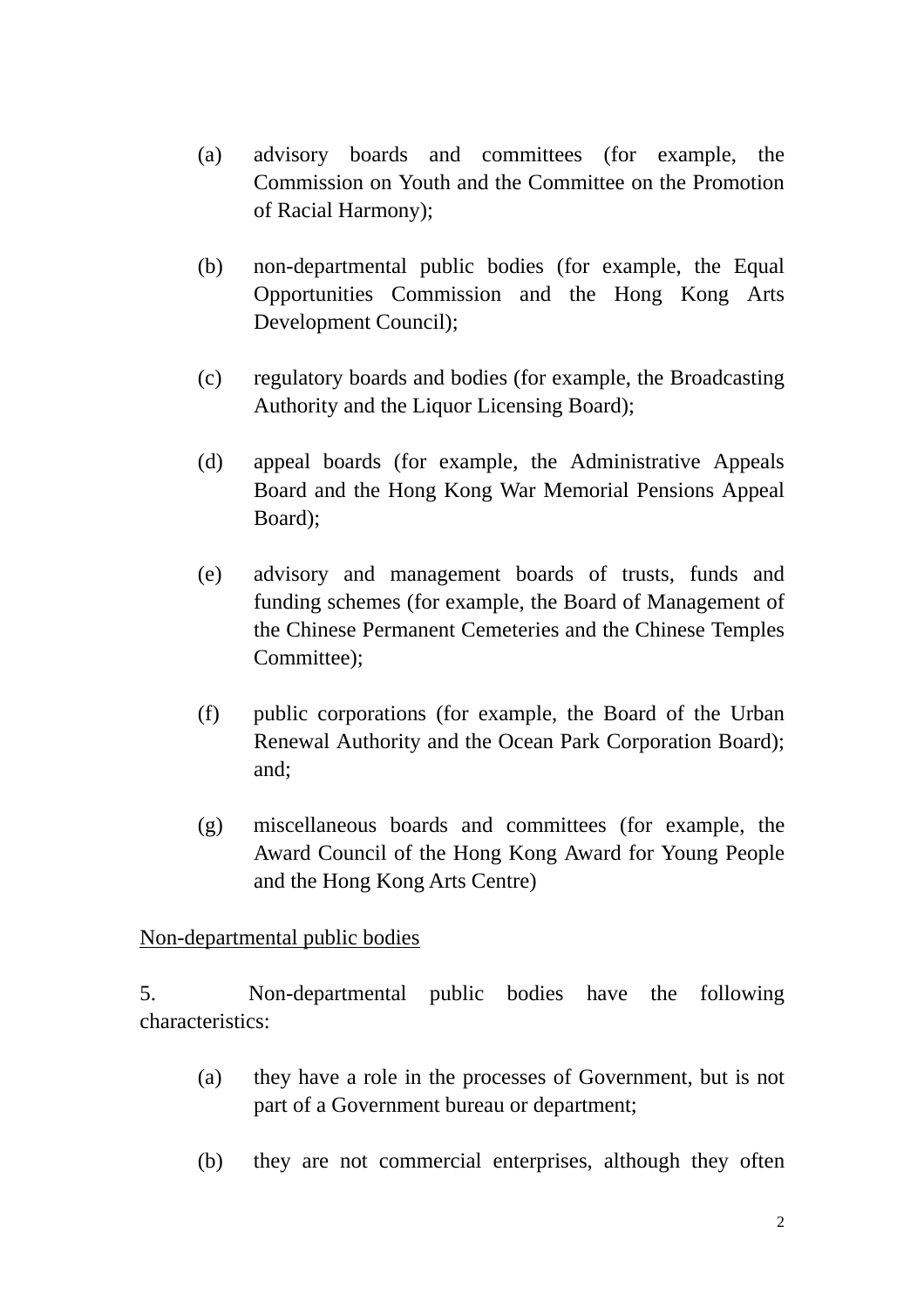operate along commercial lines;

- (c) they provide specific services usually provided by a Government bureau or department or carry out specific functions usually carry out by a Government bureau or department; and
- (d) they enjoy a high degree of autonomy in its day-to-day operations; accordingly, they operate to a greater or lesser extent at arm's length from the Government; they are sometimes referred to as "arms-length organizations" as they are not directly responsible to the Principal Officials responsible for the policy areas under which they operate.

6. There are now 17 non-departmental public bodies with 281 members (posts). The 17 bodies are:

- (a) the Hong Kong Applied Science and Technology Research Institute Company Limited (established by administrative means);
- (b) the Board of Governors of the Prince Philip Dental Hospital (established under section 5 of the Prince Philip Dental Hospital Ordinance (Cap 1081));
- (c) the Consumer Council (established under section 6 of the Consumer Council Ordinance (Cap 216));
- (d) the Council of the Hong Kong Academy for Performing Arts (established under section 10 of the Hong Kong Academy for Performing Arts Ordinance (Cap 1135));
- (e) the Employees Retraining Board established under section 3(2) of the Employees Retraining Ordinance (Cap 423));
- (f) the Equal Opportunities Commission (established under section 63 of the Sex Discrimination Ordinance (Cap 480));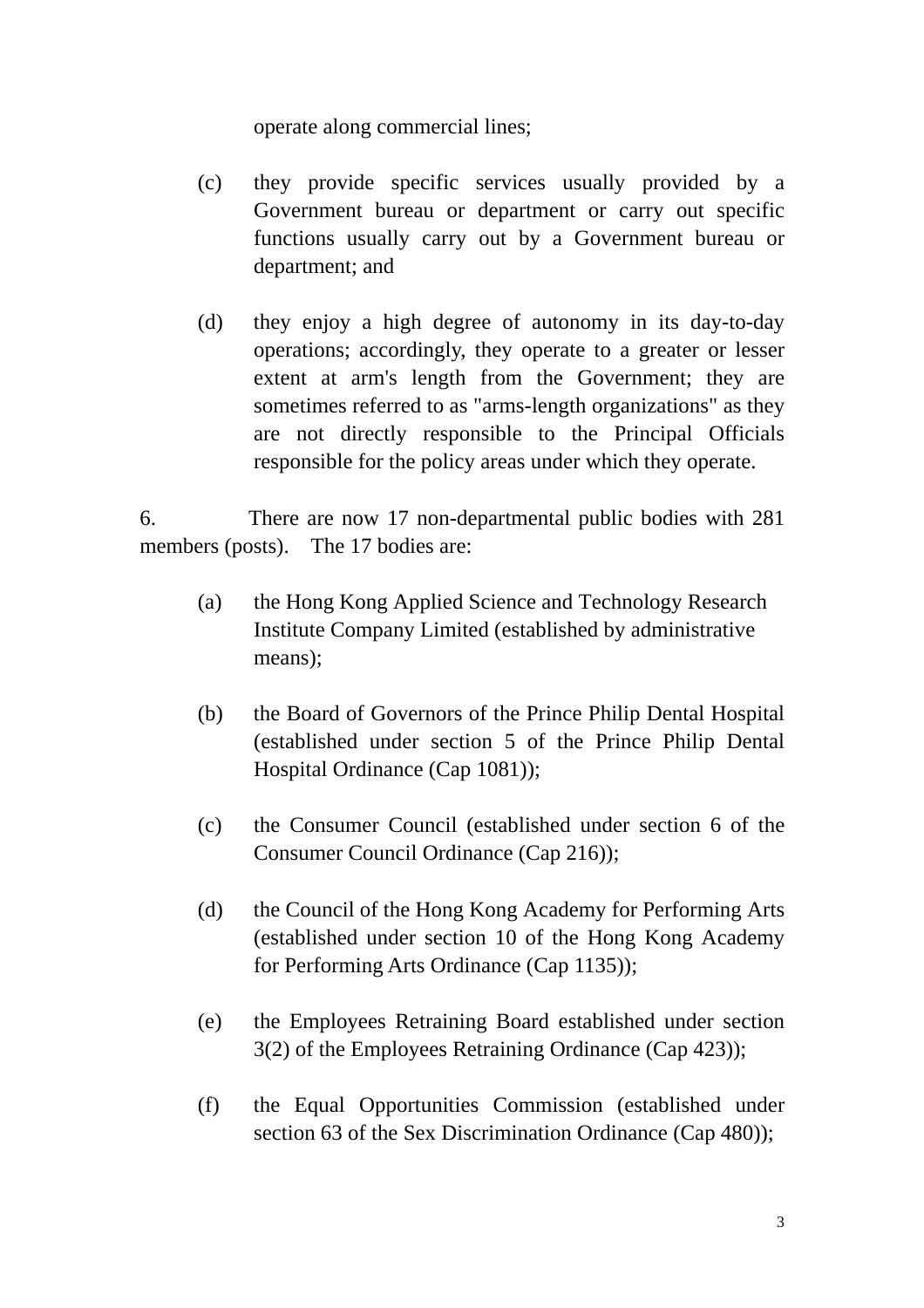- (g) the Hong Kong Arts Development Council (established under section 3 of the Hong Kong Arts Development Council Ordinance (Cap 472));
- (h) the Hong Kong Examinations and Assessment Authority (established under section 3 of the Hong Kong Examinations and Assessment Authority Ordinance (Cap 261));
- (i) the Hong Kong Housing Authority (established under section 3 of the Housing Ordinance (Cap 283));
- (j) the Hong Kong Productivity Council (established under section 9 of the Hong Kong Productivity Council Ordinance (Cap 1116));
- (k) the Hong Kong Sports Development Board (established under section 3(2) of the Hong Kong Sports Development Board Ordinance (Cap 1149)) (to be abolished shortly);
- (l) the Hong Kong Sports Institute Management Committee (established under sections  $3(2)(f)$  and  $5B(2)$  of the Hong Kong Sports Development Board Ordinance (Cap 1149)) (to be abolished shortly);
- (m) the Hong Kong Tourism Board (established under section 9 of the Hong Kong Tourism Board Ordinance (Cap 302));
- (n) the Hong Kong Trade Development Council (established under section 11 of the Hong Kong Trade Development Council Ordinance (Cap 1114));
- (o) the Hospital Authority (established under section 3 of the Hospital Authority Ordinance (Cap 113));
- (p) the Occupational Safety and Health Council (established under section 3 of the Occupational Safety and Health Council Ordinance (Cap 398)); and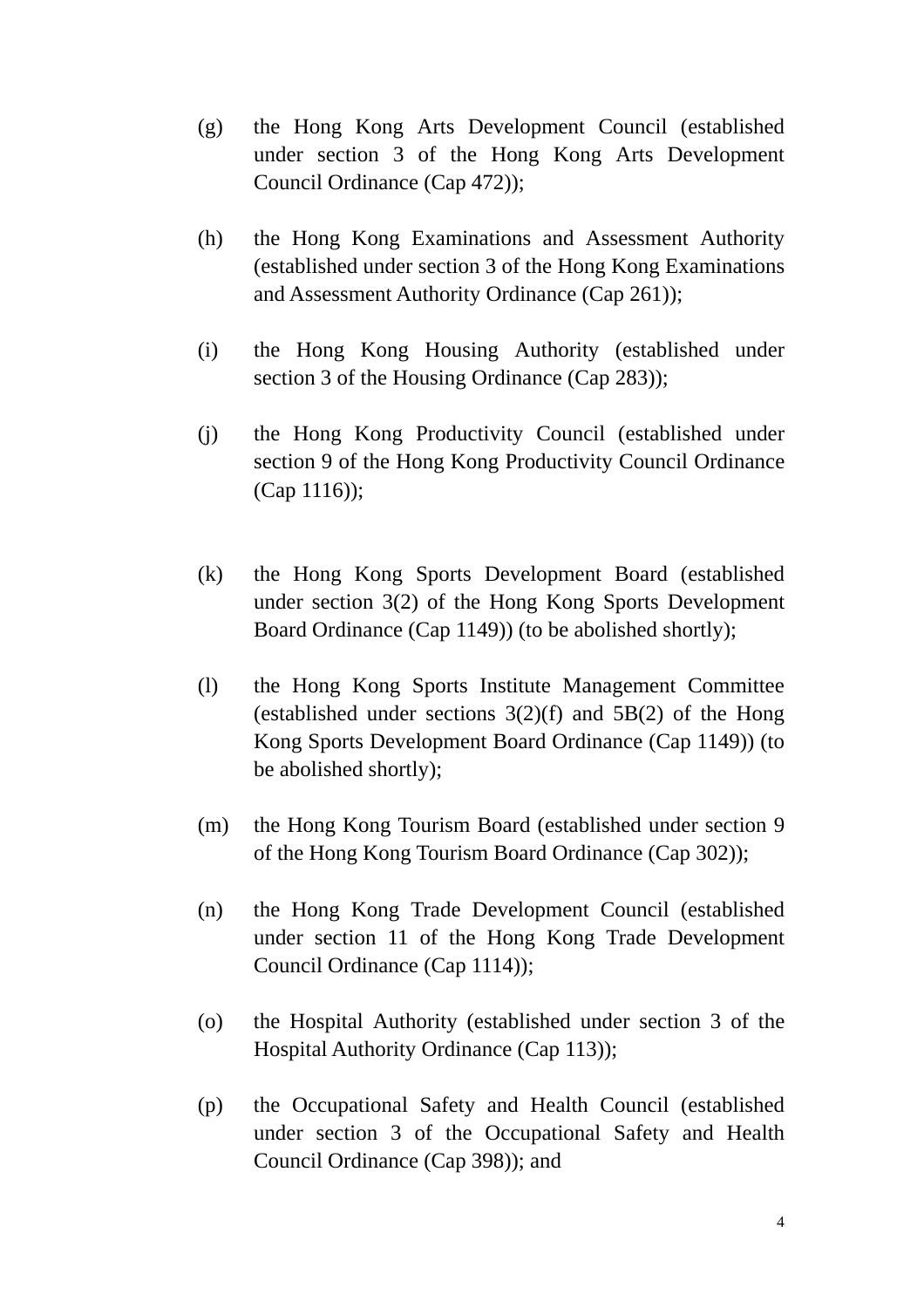(q) the Vocational Training Council (established under section 8(1)(a) and (b) of the Vocational Training Council Ordinance (Cap 1130)).

7. Except for the Hong Kong Applied Science and Technology Research Institute Company Limited which is a non-statutory body, all the other non-departmental public bodies are statutory bodies.

## Assessment

8. As part of our review of non-departmental public bodies, we have assessed these bodies as a group in accordance with a number of the guiding principles which apply to advisory and statutory bodies. The findings are set out below.

9. Under the rationalization principle, Principal Officials should review boards and committees under their purview on a periodical basis to see whether these bodies should be maintained, re-structured, merged or abolished. Boards and committees which cannot meet new challenges or are obsolete should be wound up or re-structured. In accordance with this principle, the Hong Kong Sports Development Board will be abolished shortly and be replaced by the new Sports Commission and its three Committees, namely the Community Sports Committee, the Elite Sports Committee and the Major Sports Events Committee. Similarly, the Hong Kong Sports Institute Management Committee will be abolished and be replaced by the new Hong Kong Sports Institute, an incorporated body established to undertake matters pertaining to high performance sports training.

10. Under the 25% gender benchmark, Principal Officials should ensure, where practicable, that at least 25% of the members appointed to a board or committee under their purview is women (or at least 25% men). As regards non-departmental public bodies, of a total of 281 members, 75.4% are men and 24.6% are women.

11. Under the declaration of interest principle, Principal Officials should ensure that a declaration of interest system is in place for boards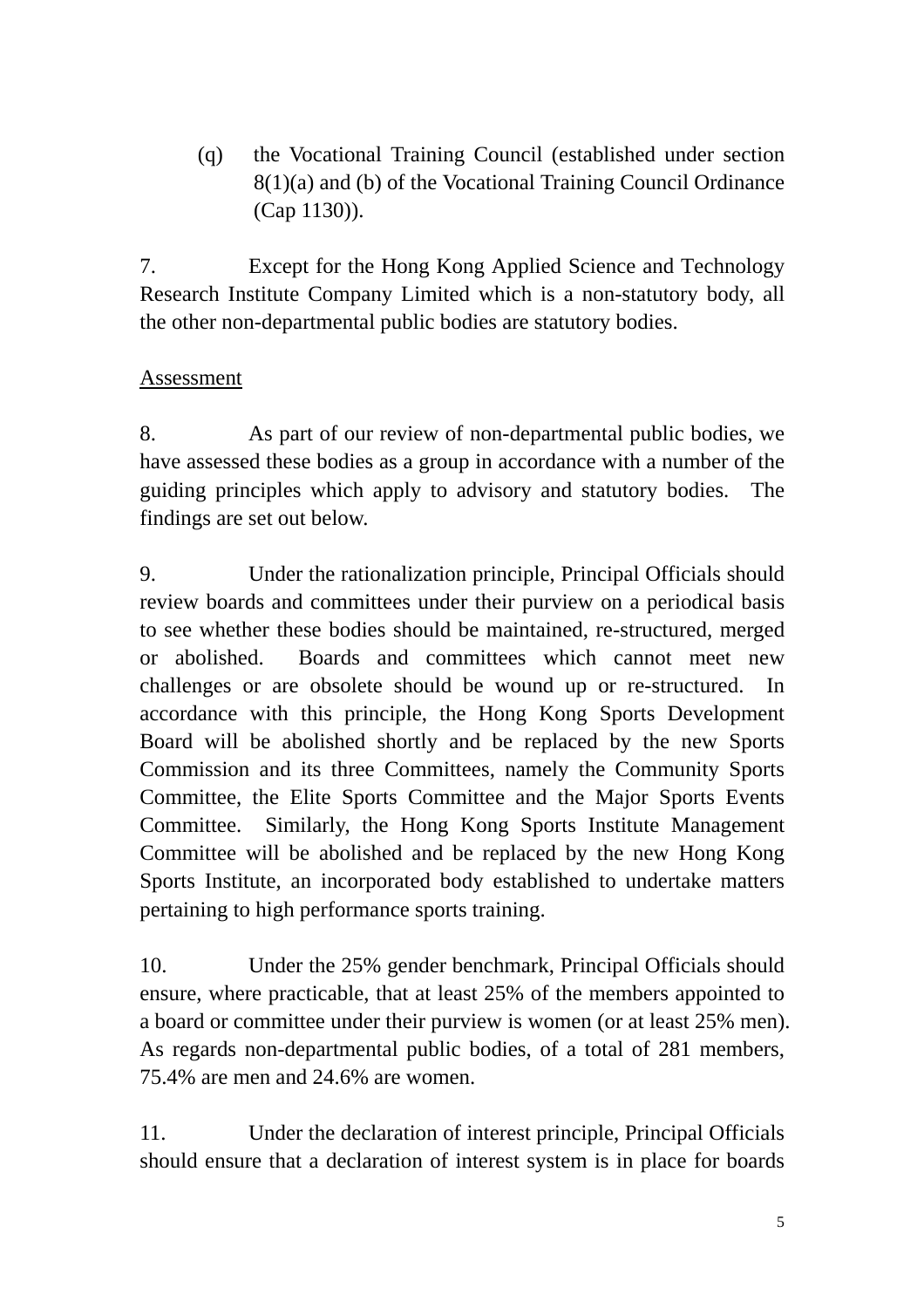and committees under their purview. All non-departmental public bodies now have established arrangements for members to declare interests.

12. Under the 6-year rule, Principal Officials should ensure that there is a healthy turnover of members on boards and committees under their purview and should not appoint (or re-appoint) members who have served for more than six years in any one capacity on a board or committee. At present, there are 56 members serving on non-departmental public bodies who have served for more than 6 years.

13. Under the 6-board rule, Principal Officials should ensure that members of boards and committees under their purview do not take on more than they could practically handle and should not appoint (or re-appoint) members who are serving on more than 6 boards/committees. At present, there are 20 members of non-departmental public bodies who are serving on more than six boards and committees.

### Corporate governance

14. All non-departmental public bodies are governed by a management board. There are two types of management boards:

- (a) a management board consisting of a part-time Chairman and part-time members, supported by full-time paid staff headed by a Chief Executive Officer; and
- (b) a management board consisting of a full-time executive Chairman and part-time members, supported by a full-time paid staff headed by the Chairman.

15. Of all the non-departmental public bodies, only the Equal Opportunities Commission has an executive Chairman. The others all have a part-time Chairman and a full-time Chief Executive Officer.

16. During the recent controversy concerning the Equal opportunities Commission, it had been suggested that the corporate governance of the Commission could be enhanced if the policy-making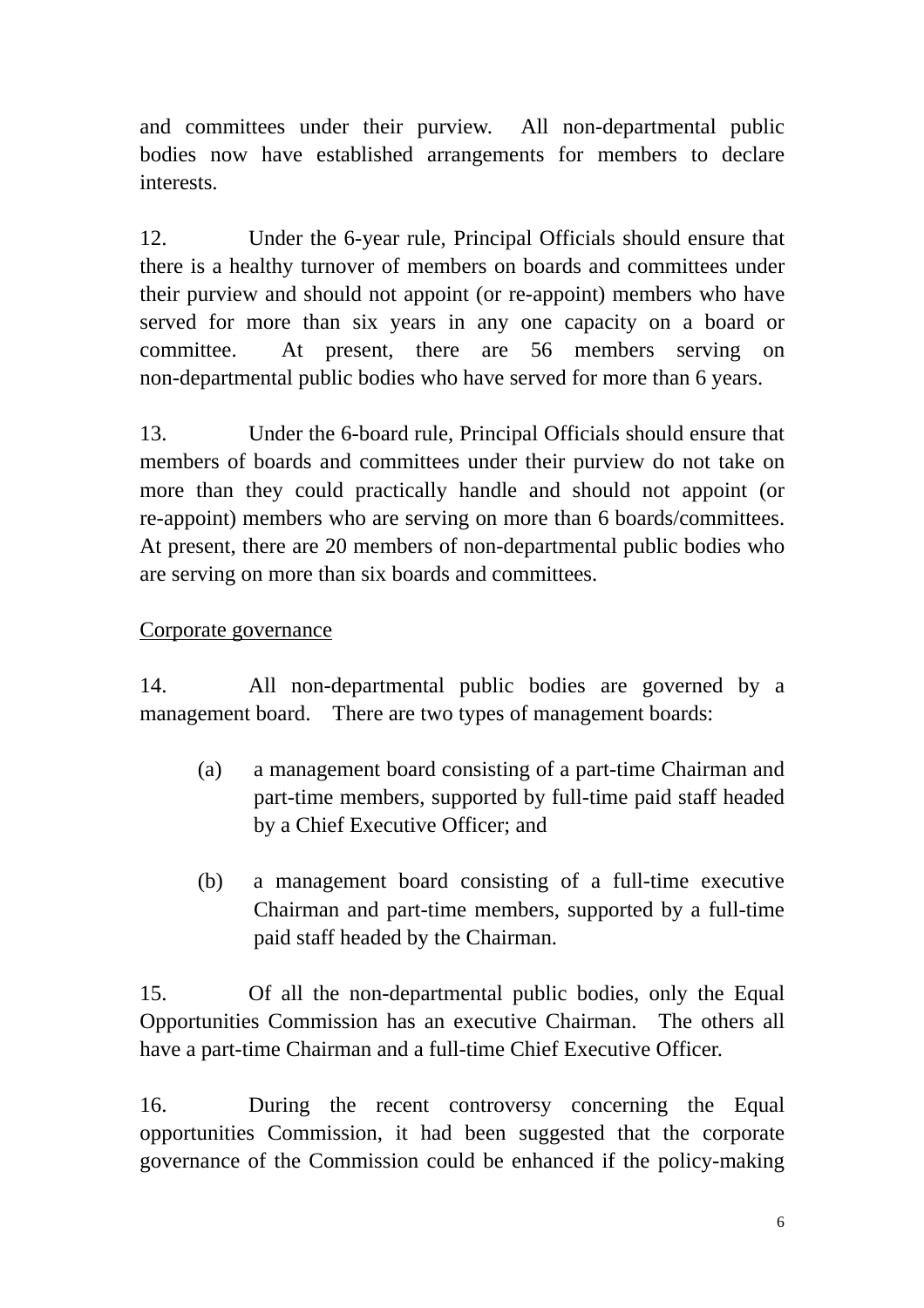function is exercised by a management board consisting of a non-executive Chairman and part-time members and the executive function of the Commission is exercised by a full-time Chief Executive Officer who is the administrative head of the Commission.

17. We see merit in this proposal and will discuss this proposal with the Commission. Such a move would require amendments to the existing legislation (the Sex Discrimination Ordinance (Cap 480)).

# Way forward

18. We will review other types of boards and committees along similar lines.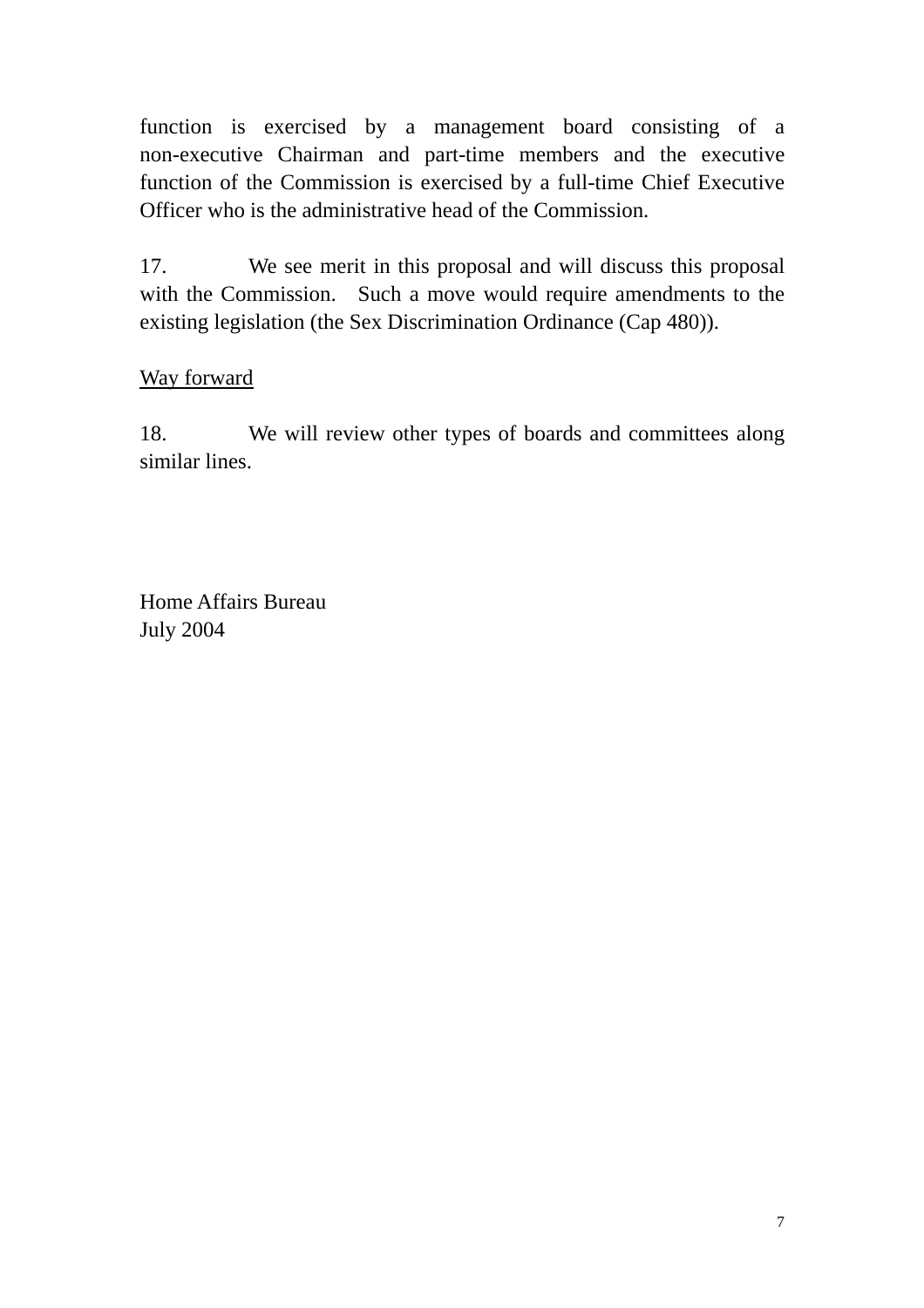# **Annex D**

# **Legislative Council Panel on Home Affairs**

# **Review of Advisory and Statutory Bodies**

# **Interim Report No. 12 – Proposal for the Establishment of a Consultative Forum**

### Purpose

 This paper sets out a proposal for the establishment of a consultative forum to advise on major public issues and proposed policy initiatives.

### Background

2. The Government relies on a wide range of advisory and statutory bodies in the public sector to provide advice on its policies, to resolve disputes between the Government and aggrieved parties, and to deliver public services. Very simply, advisory and statutory bodies may be defined as bodies which play a role in the processes of government, but are not part of the Government. There are at present about 500 advisory and statutory bodies established by the Government, with over 5,600 individual members.

3. Advisory bodies act as an initial sounding board or think tank for the Government. They do not normally work independently of the Government. Statutory bodies, on the other hand, operate to a greater or lesser extent at arm's length from the Government (arms-length organizations).

4. At the swearing-in ceremony on 1 July 2002, the Chief Executive said in his speech that:

"We will also review and revise the structure covering over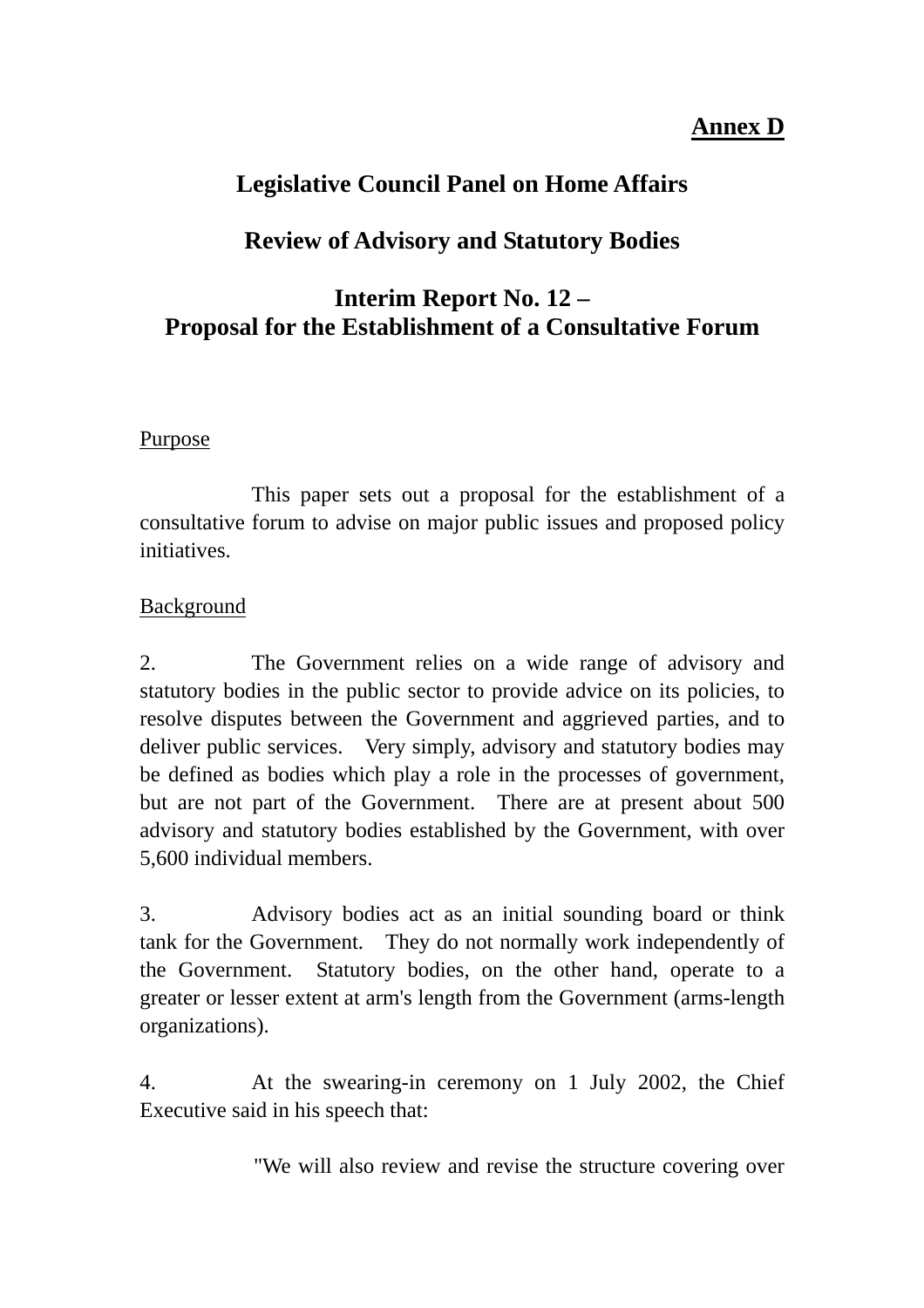400 advisory boards and committees, so that the organizational arrangements will enable us to consolidate the views and contribution of different sectors including the political, business, academic and grassroots sectors, amongst others."

5. At a press conference held on 17 July 2003, the Chief Executive also said that all policy bureaux would actively strive to open channels of discussion on political issues and to consult professional and committed persons serving on various advisory and statutory bodies on policy matters.

6. In his 2004 Policy Address, the Chief Executive said that:

 "The Government recognizes the difficulties faced by the middle class. We understand their grievances, discontent and feelings of uncertainty. We appreciate their values and beliefs, as well their aspiration to participate in politics. We believe that only a stable and fully confident middle class will guarantee the stability and prosperity of Hong Kong. We will strive to involve more middle class people in political affairs.

We will appoint more middle class managers and professionals into the Government's advisory boards and committees. We will interact more with political, social, cultural, religious and professional bodies whose core members come from the middle class. We will foster a closer partnership with academia and tap their expertise and research findings for the policy-making process."

Problems with the present system

7. The current framework of advisory and statutory bodies has two shortcomings:

(a) it fails to canvass and consolidate the views of business, professional and middle class people and people from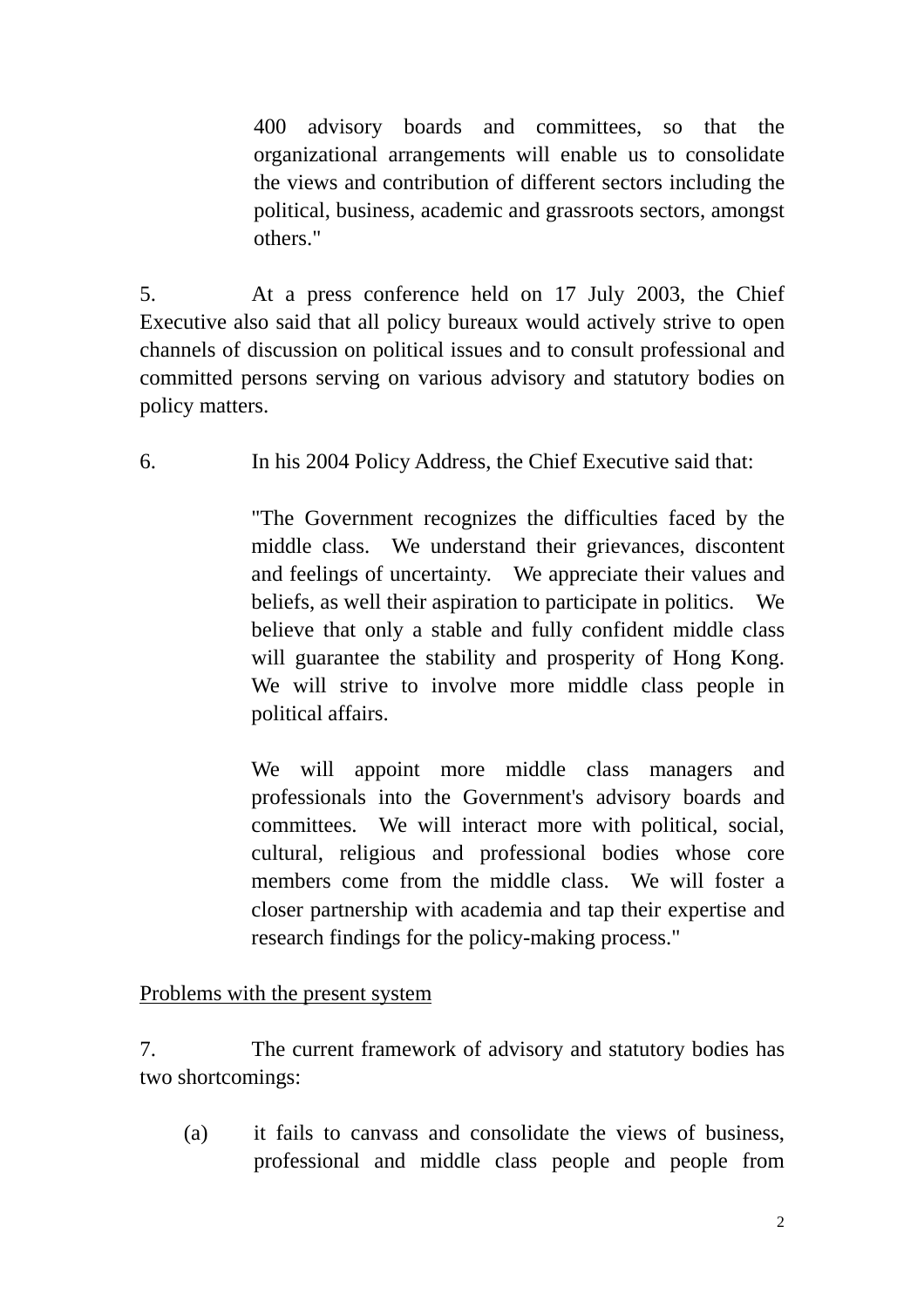academia who cannot afford the time to sit on boards and committees but who nevertheless would like to contribute to the discussion of public issues; and

(b) there is no forum for the discussion of general public issues (as all boards and committees have specific terms of reference).

8. There is a need to establish a consultative forum to involve more middle class people in the discussion of political affairs. There is also a need to provide channels for business people, professionals and people from academia who could not afford the time to sit on boards and committees to discuss or comment on political issues of the day.

### Proposal

9. It is proposed that a consultative forum be set up to canvass and collate the views of business, professional and middle class people and people from academia on political affairs and public issues. The details of the proposal are as follows:

- (a) a consultative forum consisting of 600 members from the business, professional and academic fields should be appointed to advise the Government on political affairs and public issues;
- (b) the term of appointment should be 1 or 2 years with a regular turnover of members so that fresh ideas and perspectives could be brought in;
- (c) the members of the consultative forum should not normally be members of other advisory and statutory bodies (the idea is to bring in people who are currently outside our network of boards and committees);
- (d) the members of the consultative forum would not be remunerated;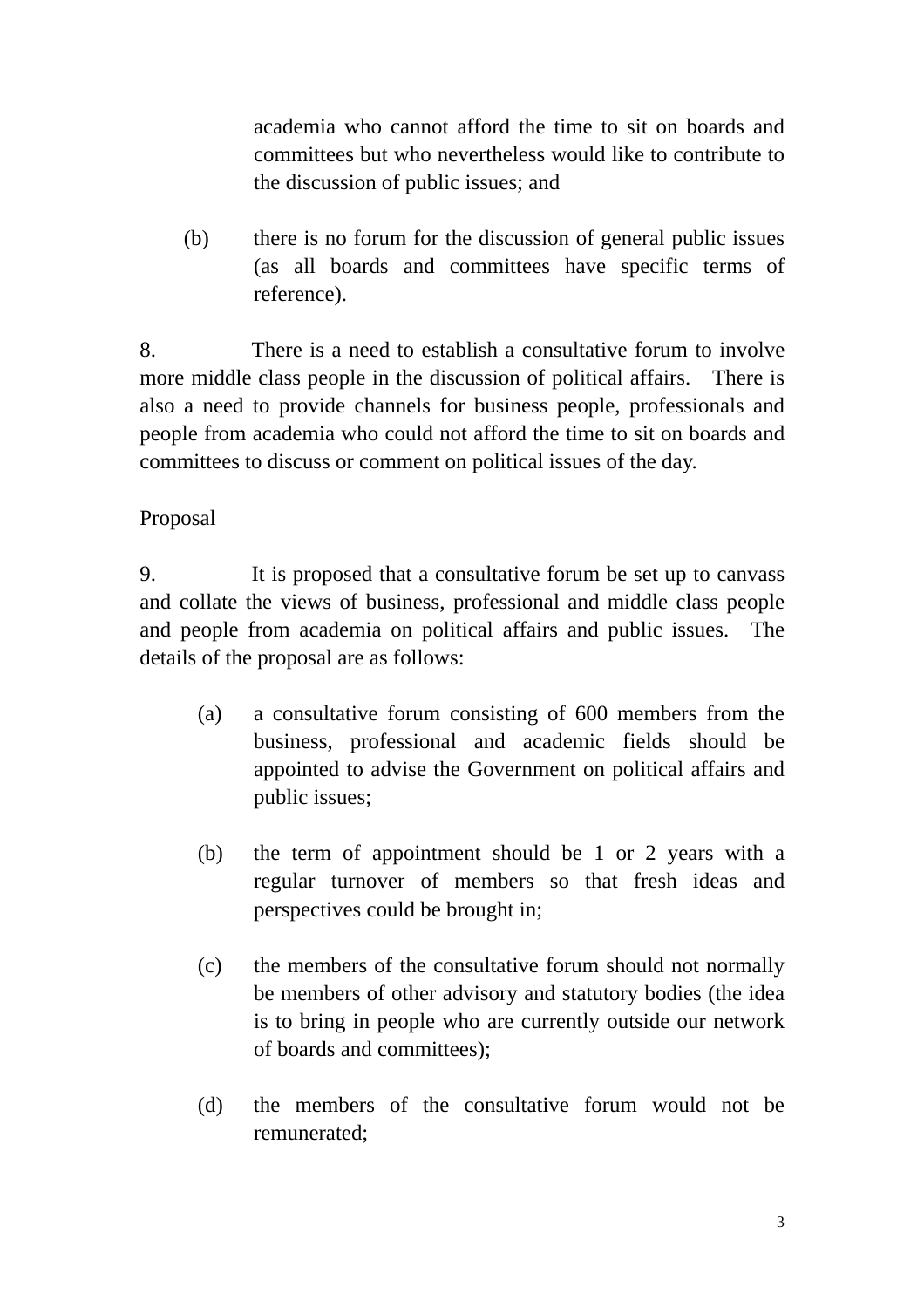- (e) a small secretariat should be set up to service this body;
- (f) the secretariat should communicate with members by way of -
	- (i) the Internet; and
	- (ii) facsimile transmission.
- (g) the secretariat would regularly email or fax lines-to-take on Government policies and Government press releases to members in the first instance and ask for their feedback; only those who are interested need to reply; their views would be analyzed and summarized into a brief report;
- (h) the secretariat would also regularly email or fax Government consultative documents and policy papers to members in the first instance to canvass their views and comments on the issues; only those who are interested need to reply; their views would be assessed and consolidated into a report;
- (i) the Government should also set up a "chat room" or "newsgroup" on the Internet with access restricted to members of the consultative forum; topics for discussion could be posed on the Internet for discussion by members from time to time; the discussion among members would be monitored and the gist of the discussion would be collated in a paper;
- (j) in case of major policy issues, a seminar should be organized for members of the consultative forum so that the Principal Official concerned and the other Government officials could brief members and listen to their views in person; and
- (k) appointments made to the consultative forum should be announced for public information.